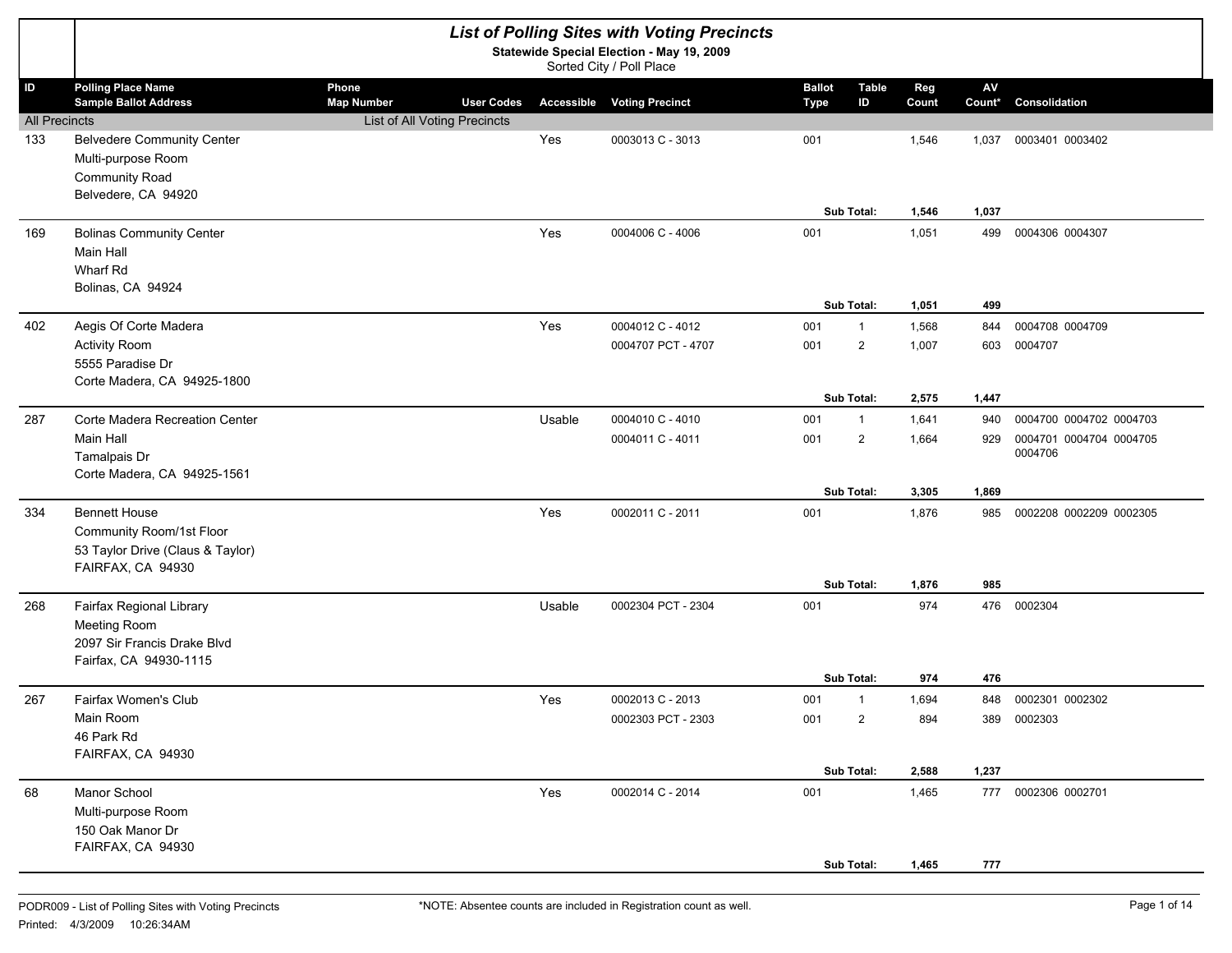| ID                   | <b>Polling Place Name</b><br><b>Sample Ballot Address</b> | Phone<br><b>Map Number</b>   | <b>User Codes</b> | Accessible | <b>Voting Precinct</b> | <b>Ballot</b><br><b>Type</b> | <b>Table</b><br>ID | Reg<br>Count | ${\sf AV}$<br>Count* | Consolidation           |
|----------------------|-----------------------------------------------------------|------------------------------|-------------------|------------|------------------------|------------------------------|--------------------|--------------|----------------------|-------------------------|
| <b>All Precincts</b> |                                                           | List of All Voting Precincts |                   |            |                        |                              |                    |              |                      |                         |
| 356                  | Cape Marin                                                |                              |                   | Yes        | 0002003 C - 2003       | 001                          | $\mathbf 1$        | 1,360        | 850                  | 0002103 0002104         |
|                      | Clubhouse                                                 |                              |                   |            | 0004806 PCT - 4806     | 001                          | $\mathbf{2}$       | 430          | 189                  | 0004806                 |
|                      | Laderman Lane                                             |                              |                   |            |                        |                              |                    |              |                      |                         |
|                      | Greenbrae, CA 94904-2482                                  |                              |                   |            |                        |                              |                    |              |                      |                         |
|                      |                                                           |                              |                   |            |                        |                              | Sub Total:         | 1,790        | 1,039                |                         |
| 307                  | <b>Inverness Fire House</b>                               |                              |                   | No         | 0004103 PCT - 4103     | 001                          |                    | 625          | 314                  | 0004103                 |
|                      | Conference Room                                           |                              |                   |            |                        |                              |                    |              |                      |                         |
|                      | 50 Inverness Way                                          |                              |                   |            |                        |                              |                    |              |                      |                         |
|                      | INVERNESS, CA 94937                                       |                              |                   |            |                        |                              |                    |              |                      |                         |
|                      |                                                           |                              |                   |            |                        |                              | Sub Total:         | 625          | 314                  |                         |
| 75                   | Anthony Bacich School                                     |                              |                   | Yes        | 0002016 C - 2016       | 001                          |                    | 1,010        | 672                  | 0002500 0002501         |
|                      | Library<br>25 Mc Allister Ave                             |                              |                   |            |                        |                              |                    |              |                      |                         |
|                      | KENTFIELD, CA 94904                                       |                              |                   |            |                        |                              |                    |              |                      |                         |
|                      |                                                           |                              |                   |            |                        |                              | <b>Sub Total:</b>  | 1,010        | 672                  |                         |
| 79                   | Kent Middle School                                        |                              |                   | Yes        | 0002017 C - 2017       | 001                          |                    | 1,035        | 593                  | 0002502 0002503         |
|                      | Room 8 & 9                                                |                              |                   |            |                        |                              |                    |              |                      |                         |
|                      | 800 College Avenue                                        |                              |                   |            |                        |                              |                    |              |                      |                         |
|                      | Kentfield, CA 94904                                       |                              |                   |            |                        |                              |                    |              |                      |                         |
|                      |                                                           |                              |                   |            |                        |                              | Sub Total:         | 1,035        | 593                  |                         |
| 274                  | St Sebastian's Church                                     |                              |                   | Yes        | 0002001 C - 2001       | 001                          | $\mathbf{1}$       | 1,449        | 890                  | 0002101 0002801         |
|                      | Parish Hall                                               |                              |                   |            | 0002002 C - 2002       | 001                          | $\overline{2}$     | 1,581        | 987                  | 0002102 0002800         |
|                      | 373 Bon Air Rd                                            |                              |                   |            |                        |                              |                    |              |                      |                         |
|                      | KENTFIELD, CA 94904                                       |                              |                   |            |                        |                              |                    |              |                      |                         |
|                      |                                                           |                              |                   |            |                        |                              | Sub Total:         | 3,030        | 1,877                |                         |
| 372                  | Masonic Lodge                                             |                              |                   | No         | 0002004 C - 2004       | 001                          | $\mathbf{1}$       | 1,438        | 834                  | 0002107 0002112         |
|                      | Dining Room                                               |                              |                   |            | 0002018 C - 2018       | 001                          | $\overline{2}$     | 1,431        | 947                  | 0002504 0002505 0002506 |
|                      | 1122 Magnolia Ave<br>LARKSPUR, CA 94939                   |                              |                   |            | 0004800 PCT - 4800     | 001                          | 3                  | 485          | 313                  | 0004800                 |
|                      |                                                           |                              |                   |            |                        |                              | Sub Total:         | 3,354        | 2,094                |                         |
| 196                  | Redwoods Presbyterian Church                              |                              |                   | Usable     | 0002005 C - 2005       | 001                          | $\mathbf{1}$       | 1,230        | 664                  | 0002108 0002110         |
|                      | Fellowship Hall                                           |                              |                   |            | 0002006 C - 2006       | 001                          | $\overline{2}$     | 1,159        | 680                  | 0002109 0002111         |
|                      | 110 Magnolia Ave                                          |                              |                   |            |                        |                              |                    |              |                      |                         |
|                      | LARKSPUR, CA 94939                                        |                              |                   |            |                        |                              |                    |              |                      |                         |
|                      |                                                           |                              |                   |            |                        |                              | Sub Total:         | 2,389        | 1,344                |                         |
| 364                  | Marin Community Services Dist                             |                              |                   | No         | 0003017 C - 3017       | 001                          | $\overline{1}$     | 1,344        | 656                  | 0003601 0003602         |
|                      | Gymnasium                                                 |                              |                   |            | 0003600 PCT - 3600     | 001                          | 2                  | 864          | 458                  | 0003600                 |
|                      | 630 Drake Ave                                             |                              |                   |            |                        |                              |                    |              |                      |                         |
|                      | Marin City, CA 94965                                      |                              |                   |            |                        |                              | Sub Total:         | 2,208        | 1,114                |                         |
| 112                  | Almonte Improvement Club                                  |                              |                   | No         | 0003015 C - 3015       | 001                          |                    | 1,759        | 998                  | 0003501 0003504 0003505 |
|                      | Large Hall                                                |                              |                   |            |                        |                              |                    |              |                      | 0003508                 |
|                      | Almonte & Wisteria Way                                    |                              |                   |            |                        |                              |                    |              |                      |                         |
|                      | Mill Valley, CA 94941-4138                                |                              |                   |            |                        |                              |                    |              |                      |                         |
|                      |                                                           |                              |                   |            |                        |                              |                    |              |                      |                         |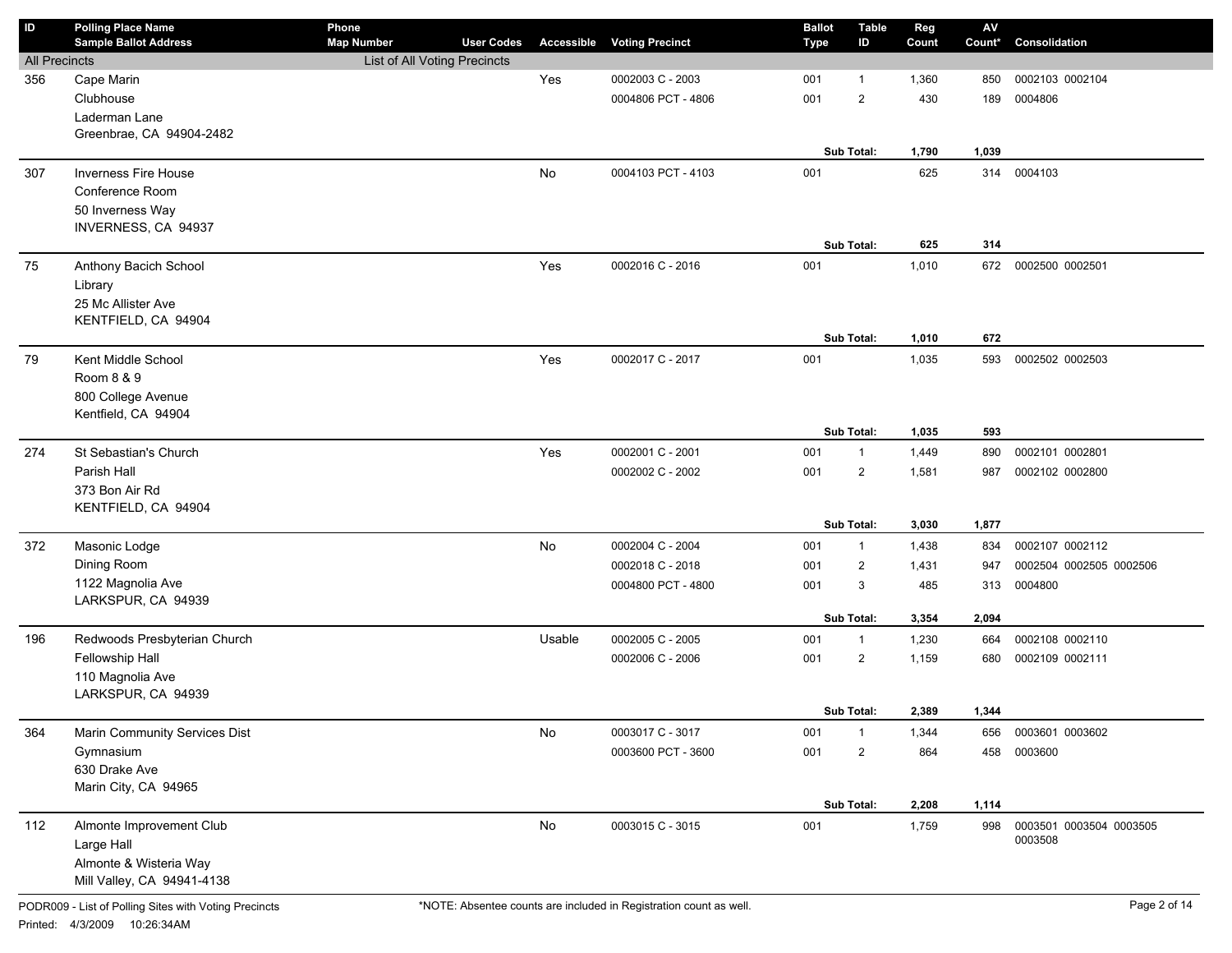| $\overline{D}$       | <b>Polling Place Name</b><br><b>Sample Ballot Address</b> | Phone<br><b>Map Number</b>   | <b>User Codes</b> |           | <b>Accessible Voting Precinct</b> | <b>Ballot</b><br>Type | <b>Table</b><br>ID | Reg<br>Count | ${\sf AV}$<br>Count* | Consolidation                 |
|----------------------|-----------------------------------------------------------|------------------------------|-------------------|-----------|-----------------------------------|-----------------------|--------------------|--------------|----------------------|-------------------------------|
| <b>All Precincts</b> |                                                           | List of All Voting Precincts |                   |           |                                   |                       |                    |              |                      |                               |
|                      |                                                           |                              |                   |           |                                   |                       | Sub Total:         | 1,759        | 998                  |                               |
| 114                  | Episcopal Church Of Our Savior                            |                              |                   | Yes       | 0003006 C - 3006                  | 001                   |                    | 999          | 549                  | 0003205 0003206               |
|                      | Lovell Entrance - Fireside Room                           |                              |                   |           |                                   |                       |                    |              |                      |                               |
|                      | 10 Old Mill St                                            |                              |                   |           |                                   |                       |                    |              |                      |                               |
|                      | MILL VALLEY, CA 94941                                     |                              |                   |           |                                   |                       |                    |              |                      |                               |
|                      |                                                           |                              |                   |           |                                   |                       | Sub Total:         | 999          | 549                  |                               |
| 163                  | Homestead Valley Community Ctr                            |                              |                   | Yes       | 0004005 C - 4005                  | 001                   |                    | 1,618        | 937                  | 0004300 0004303 0004304       |
|                      | <b>Upstairs Meeting Room</b>                              |                              |                   |           |                                   |                       |                    |              |                      |                               |
|                      | 315 Montford Ave                                          |                              |                   |           |                                   |                       |                    |              |                      |                               |
|                      | MILL VALLEY, CA 94941                                     |                              |                   |           |                                   |                       | Sub Total:         | 1,618        | 937                  |                               |
|                      |                                                           |                              |                   |           |                                   |                       |                    |              |                      |                               |
| 152                  | Marin Amateur Radio Club                                  |                              |                   | Usable    | 0003705 PCT - 3705                | 001                   |                    | 466          |                      | 210 0003705                   |
|                      | Main Meeting Room<br>27 Shell Rd                          |                              |                   |           |                                   |                       |                    |              |                      |                               |
|                      | MILL VALLEY, CA 94941                                     |                              |                   |           |                                   |                       |                    |              |                      |                               |
|                      |                                                           |                              |                   |           |                                   |                       | <b>Sub Total:</b>  | 466          | 210                  |                               |
| 308                  | Mill Valley City Hall                                     |                              |                   | Usable    | 0003204 PCT - 3204                | 001                   |                    | 996          |                      | 559 0003204                   |
|                      | 2nd Floor Conference Room                                 |                              |                   |           |                                   |                       |                    |              |                      |                               |
|                      | 26 Corte Madera Ave                                       |                              |                   |           |                                   |                       |                    |              |                      |                               |
|                      | MILL VALLEY, CA 94941                                     |                              |                   |           |                                   |                       |                    |              |                      |                               |
|                      |                                                           |                              |                   |           |                                   |                       | Sub Total:         | 996          | 559                  |                               |
| 396                  | Mill Valley Community Ctr                                 |                              |                   | Yes       | 0003004 C - 3004                  | 001                   |                    | 2,180        | 1,379                | 0003201 0003209 0003215       |
|                      | Forest Room                                               |                              |                   |           |                                   |                       |                    |              |                      | 0003217                       |
|                      | 180 Camino Alto                                           |                              |                   |           |                                   |                       |                    |              |                      |                               |
|                      | Mill Valley, CA 94941-4603                                |                              |                   |           |                                   |                       |                    |              |                      |                               |
|                      |                                                           |                              |                   |           |                                   |                       | Sub Total:         | 2,180        | 1,379                |                               |
| 418                  | Muir Woods Park Community Association                     |                              |                   | Usable    | 0004302 PCT - 4302                | 001                   |                    | 584          |                      | 300 0004302                   |
|                      | Main Room                                                 |                              |                   |           |                                   |                       |                    |              |                      |                               |
|                      | 40 Ridge Ave                                              |                              |                   |           |                                   |                       |                    |              |                      |                               |
|                      | Mill Valley, CA 94941-1783                                |                              |                   |           |                                   |                       | Sub Total:         | 584          | 300                  |                               |
| 278                  | Our Lady Of Mt Carmel Church                              |                              |                   | <b>No</b> | 0003007 C - 3007                  | 001                   |                    | 1,994        |                      | 1,124 0003207 0003208 0003210 |
|                      | O Brien Hall (use Church Park Lot)                        |                              |                   |           |                                   |                       |                    |              |                      |                               |
|                      | 3 Oakdale Ave                                             |                              |                   |           |                                   |                       |                    |              |                      |                               |
|                      | MILL VALLEY, CA 94941                                     |                              |                   |           |                                   |                       |                    |              |                      |                               |
|                      |                                                           |                              |                   |           |                                   |                       | Sub Total:         | 1,994        | 1,124                |                               |
| 280                  | Park School                                               |                              |                   | No        | 0003008 C - 3008                  | 001                   |                    | 1,879        | 1,046                | 0003211 0003212 0003213       |
|                      | Auditorium                                                |                              |                   |           |                                   |                       |                    |              |                      | 0003214                       |
|                      | 360 E. Blithedale Ave                                     |                              |                   |           |                                   |                       |                    |              |                      |                               |
|                      | Mill Valley, CA 94941-2140                                |                              |                   |           |                                   |                       |                    |              |                      |                               |
|                      |                                                           |                              |                   |           |                                   |                       | <b>Sub Total:</b>  | 1,879        | 1,046                |                               |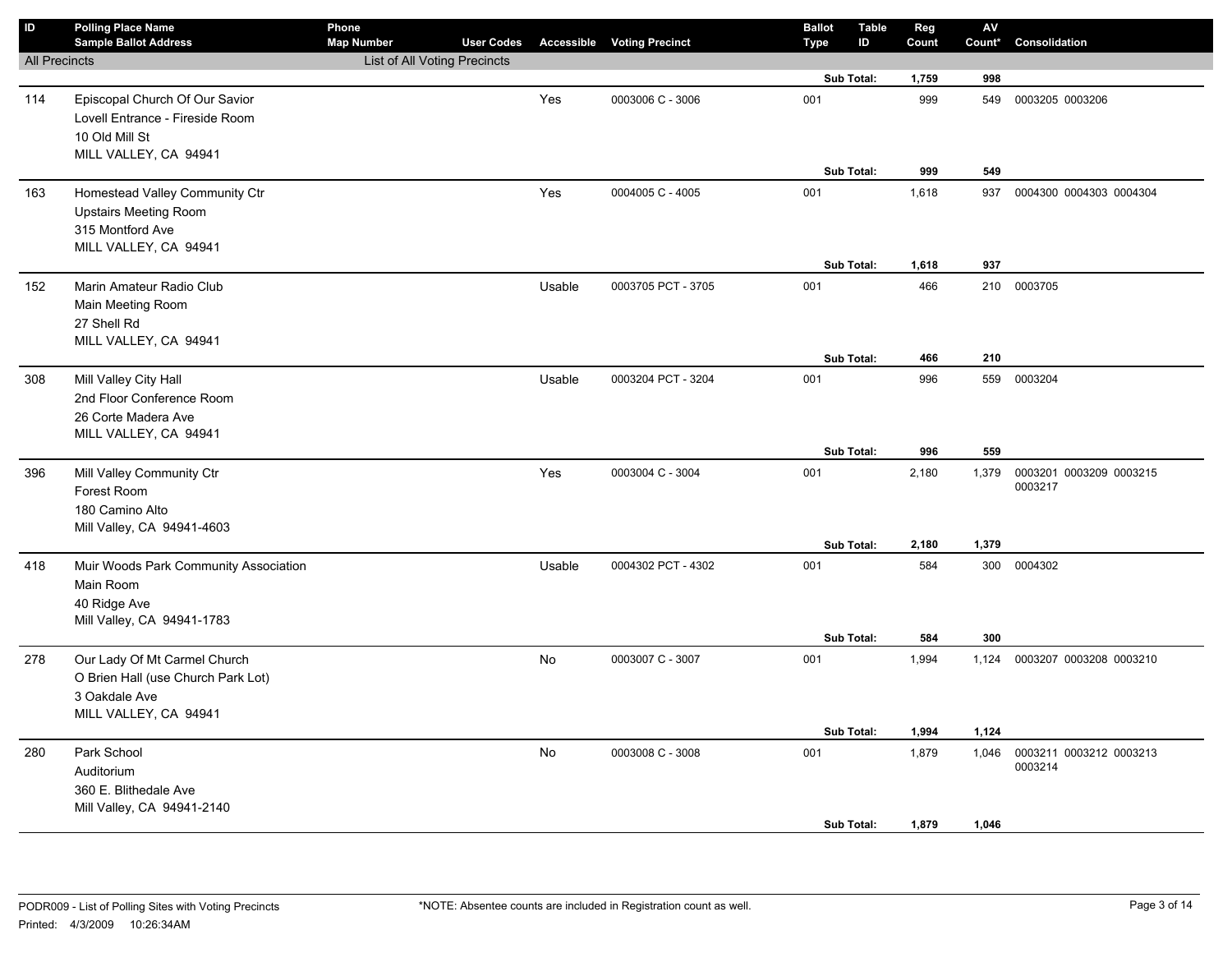| ID                   | <b>Polling Place Name</b><br><b>Sample Ballot Address</b>                                        | Phone<br><b>Map Number</b>   | <b>User Codes</b> |        | <b>Accessible Voting Precinct</b> | <b>Ballot</b><br>Type | <b>Table</b><br>ID | Reg<br>Count   | ${\sf AV}$<br>Count* | Consolidation           |
|----------------------|--------------------------------------------------------------------------------------------------|------------------------------|-------------------|--------|-----------------------------------|-----------------------|--------------------|----------------|----------------------|-------------------------|
| <b>All Precincts</b> |                                                                                                  | List of All Voting Precincts |                   |        |                                   |                       |                    |                |                      |                         |
| 310                  | Sewerage Agency Of So Marin<br>Conference Room<br>450 Sycamore Ave<br>Mill Valley, CA 94941-2232 |                              |                   | Usable | 0003005 C - 3005                  | 001                   |                    | 1,534          | 953                  | 0003202 0003203 0003216 |
|                      |                                                                                                  |                              |                   |        |                                   |                       | Sub Total:         | 1,534          | 953                  |                         |
| 311                  | So Marin Fire Protection Dist<br><b>Training Room</b><br>308 Reed Blvd<br>MILL VALLEY, CA 94941  |                              |                   | Yes    | 0003019 C - 3019                  | 001                   | Sub Total:         | 946<br>946     | 518<br>518           | 0003701 0003703         |
| 153                  | <b>Strawberry Shores Office</b><br>Recreation Room<br>111 Seminary Dr.<br>MILL VALLEY, CA 94941  |                              |                   | No     | 0003018 C - 3018                  | 001                   | Sub Total:         | 1,193<br>1,193 | 676<br>676           | 0003700 0003706         |
| 342                  | Tam Valley Community Ctr                                                                         |                              |                   | Usable | 0003014 C - 3014                  | 001                   | $\mathbf{1}$       | 1,689          | 906                  | 0003500 0003502 0003506 |
|                      | Main Auditorium Hall<br>203 Marin Ave<br>Mill Valley, CA 94941-4068                              |                              |                   |        | 0003016 C - 3016                  | 001                   | $\overline{2}$     | 1,688          | 920                  | 0003503 0003507         |
|                      |                                                                                                  |                              |                   |        |                                   |                       | Sub Total:         | 3,377          | 1,826                |                         |
| 164                  | Muir Beach Community Center<br>Main Meeting Room<br>19 Seacape Dr<br>Muir Beach, CA 94965        |                              |                   | Yes    | 0004301 PCT - 4301                | 001                   |                    | 323            | 162                  | 0004301                 |
|                      |                                                                                                  |                              |                   |        |                                   |                       | Sub Total:         | 323            | 162                  |                         |
| 417                  | Nicasio School<br>Multi Purpose Room<br>5555 Nicasio Valley Rd<br>Nicasio, CA 94946              |                              |                   | Yes    | 0004200 PCT - 4200                | 001                   | Sub Total:         | 434<br>434     | 206<br>206           | 0004200                 |
| 211                  | All Saints Lutheran Church<br>Fireside Room<br>2 San Marin Dr<br>Novato, CA 94945-1118           |                              |                   | Yes    | 0005208 PCT - 5208                | 001                   |                    | 896            | 541                  | 0005208                 |
|                      |                                                                                                  |                              |                   |        |                                   |                       | Sub Total:         | 896            | 541                  |                         |
| 201                  | Bahia Clubhouse<br>3008 Topaz Drive<br>Novato, CA 94945-1547                                     |                              |                   | Yes    | 0005101 PCT - 5101                | 001                   |                    | 689            | 371                  | 0005101                 |
|                      |                                                                                                  |                              |                   |        |                                   |                       | Sub Total:         | 689            | 371                  |                         |
| 349                  | Bel Marin Community Center<br>Large Room<br>4 Montego Key<br>Novato, CA 94949-5301               |                              |                   | Yes    | 0005011 C - 5011                  | 001                   |                    | 1,075          | 567                  | 0005302 0005305         |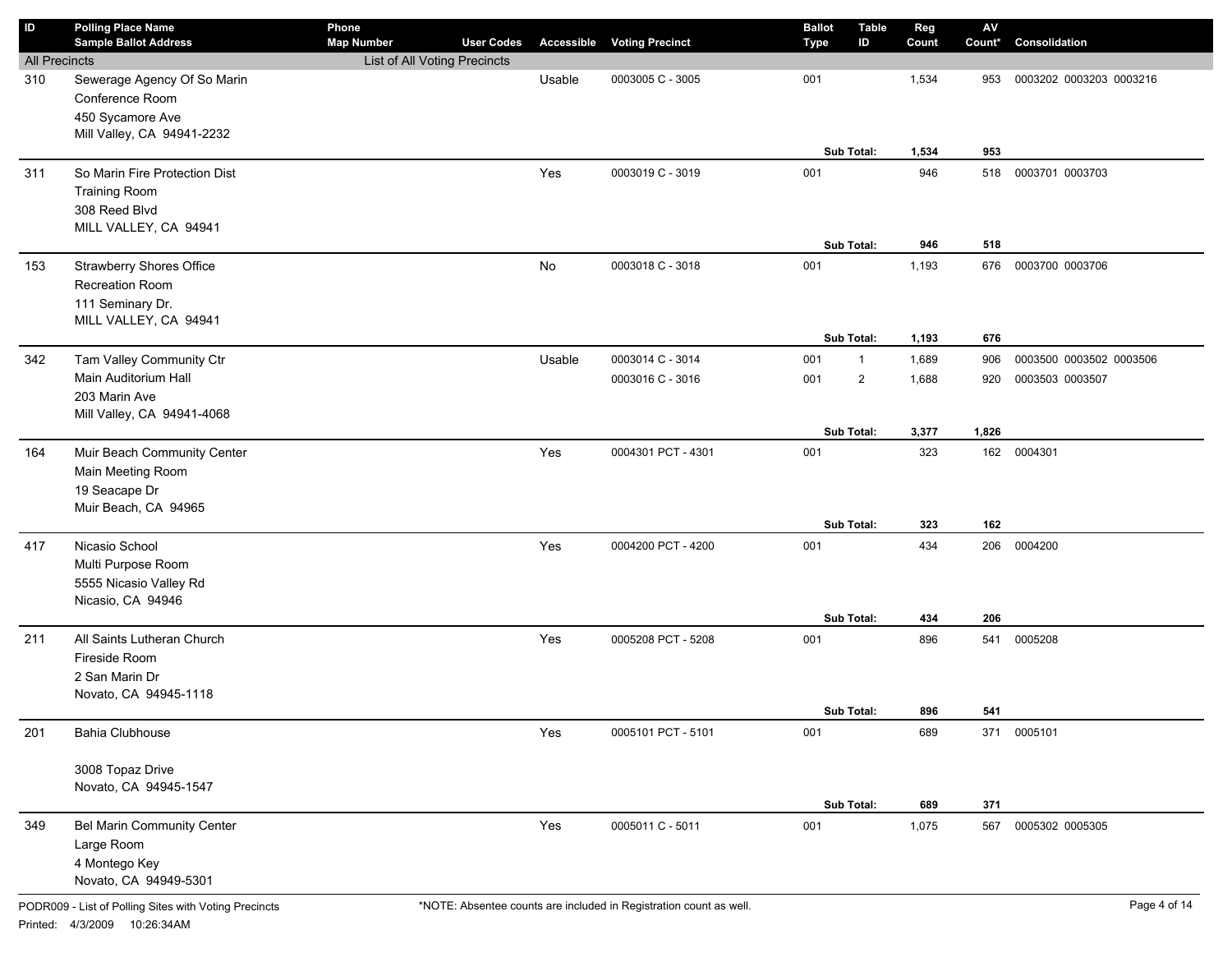| ID                   | <b>Polling Place Name</b><br><b>Sample Ballot Address</b> | Phone<br><b>Map Number</b>   | <b>User Codes</b> |           | <b>Accessible Voting Precinct</b> | <b>Ballot</b><br>Type | <b>Table</b><br>ID | Reg<br>Count | ${\sf AV}$<br>Count* | Consolidation       |
|----------------------|-----------------------------------------------------------|------------------------------|-------------------|-----------|-----------------------------------|-----------------------|--------------------|--------------|----------------------|---------------------|
| <b>All Precincts</b> |                                                           | List of All Voting Precincts |                   |           |                                   |                       |                    |              |                      |                     |
|                      |                                                           |                              |                   |           |                                   |                       | Sub Total:         | 1,075        | 567                  |                     |
| 401                  | Hamilton Arts Center                                      |                              |                   | Yes       | 0005010 C - 5010                  | 001                   |                    | 1,447        | 842                  | 0005227 0005228     |
|                      | War Room 2nd Floor                                        |                              |                   |           |                                   |                       |                    |              |                      |                     |
|                      | 500 Palm Dr                                               |                              |                   |           |                                   |                       |                    |              |                      |                     |
|                      | Novato, CA 94949-5004                                     |                              |                   |           |                                   |                       |                    |              |                      |                     |
|                      |                                                           |                              |                   |           |                                   |                       | Sub Total:         | 1,447        | 842                  |                     |
| 370                  | Hill Community Room                                       |                              |                   | Yes       | 0005003 C - 5003                  | 001                   |                    | 1,532        |                      | 865 0005203 0005204 |
|                      | Behind Margaret Todd Sr Center                            |                              |                   |           |                                   |                       |                    |              |                      |                     |
|                      | 1560 Hill Road                                            |                              |                   |           |                                   |                       |                    |              |                      |                     |
|                      | Novato, CA 94947-4002                                     |                              |                   |           |                                   |                       |                    |              |                      |                     |
|                      |                                                           |                              |                   |           |                                   |                       | Sub Total:         | 1,532        | 865                  |                     |
| 218                  | Ignacio Hills Apartments                                  |                              |                   | Usable    | 0005007 C - 5007                  | 001                   |                    | 1,825        | 1,117                | 0005215 0005301     |
|                      | Clubhouse                                                 |                              |                   |           |                                   |                       |                    |              |                      |                     |
|                      | 431 Ignacio Blvd                                          |                              |                   |           |                                   |                       |                    |              |                      |                     |
|                      | NOVATO, CA 94949                                          |                              |                   |           |                                   |                       | Sub Total:         | 1,825        | 1,117                |                     |
| 229                  | Los Robles Mobile Home Park                               |                              |                   | Yes       | 0005226 PCT - 5226                | 001                   |                    | 1,078        |                      | 576 0005226         |
|                      | Ladies Card Room                                          |                              |                   |           |                                   |                       |                    |              |                      |                     |
|                      | 100 Roblar Dr                                             |                              |                   |           |                                   |                       |                    |              |                      |                     |
|                      | Novato, CA 94949-6133                                     |                              |                   |           |                                   |                       |                    |              |                      |                     |
|                      |                                                           |                              |                   |           |                                   |                       | Sub Total:         | 1,078        | 576                  |                     |
| 209                  | Lu Sutton School                                          |                              |                   | Usable    | 0005004 C - 5004                  | 001                   | $\overline{1}$     | 1,586        | 914                  | 0005206 0005207     |
|                      | Multi-purpose Room                                        |                              |                   |           | 0005205 PCT - 5205                | 001                   | $\overline{2}$     | 964          | 577                  | 0005205             |
|                      | 1800 Center Rd                                            |                              |                   |           |                                   |                       |                    |              |                      |                     |
|                      | NOVATO, CA 94947                                          |                              |                   |           |                                   |                       |                    |              |                      |                     |
|                      |                                                           |                              |                   |           |                                   |                       | Sub Total:         | 2,550        | 1,491                |                     |
| 230                  | Marin Valley Mobile Country Club                          |                              |                   | <b>No</b> | 0005212 PCT - 5212                | 001                   |                    | 489          | 299                  | 0005212             |
|                      | Main Hall                                                 |                              |                   |           |                                   |                       |                    |              |                      |                     |
|                      | 100 Marin Valley Dr                                       |                              |                   |           |                                   |                       |                    |              |                      |                     |
|                      | NOVATO, CA 94949                                          |                              |                   |           |                                   |                       |                    |              |                      |                     |
|                      |                                                           |                              |                   |           |                                   |                       | Sub Total:         | 489          | 299                  |                     |
| 228                  | Munoz Residence                                           |                              |                   | <b>No</b> | 0005225 PCT - 5225                | 001                   |                    | 636          |                      | 431 0005225         |
|                      | Garage                                                    |                              |                   |           |                                   |                       |                    |              |                      |                     |
|                      | 575 Fairway Dr                                            |                              |                   |           |                                   |                       |                    |              |                      |                     |
|                      | Novato, CA 94949                                          |                              |                   |           |                                   |                       | Sub Total:         |              |                      |                     |
|                      |                                                           |                              |                   |           |                                   |                       |                    | 636          | 431                  |                     |
| 237                  | No Marin Water District Ofc                               |                              |                   | Yes       | 0005222 PCT - 5222                | 001                   |                    | 1,097        |                      | 635 0005222         |
|                      | Front Lobby                                               |                              |                   |           |                                   |                       |                    |              |                      |                     |
|                      | Redwood Hwy & Rush Creek Pl<br>Novato, CA 94945-2426      |                              |                   |           |                                   |                       |                    |              |                      |                     |
|                      |                                                           |                              |                   |           |                                   |                       | Sub Total:         | 1,097        | 635                  |                     |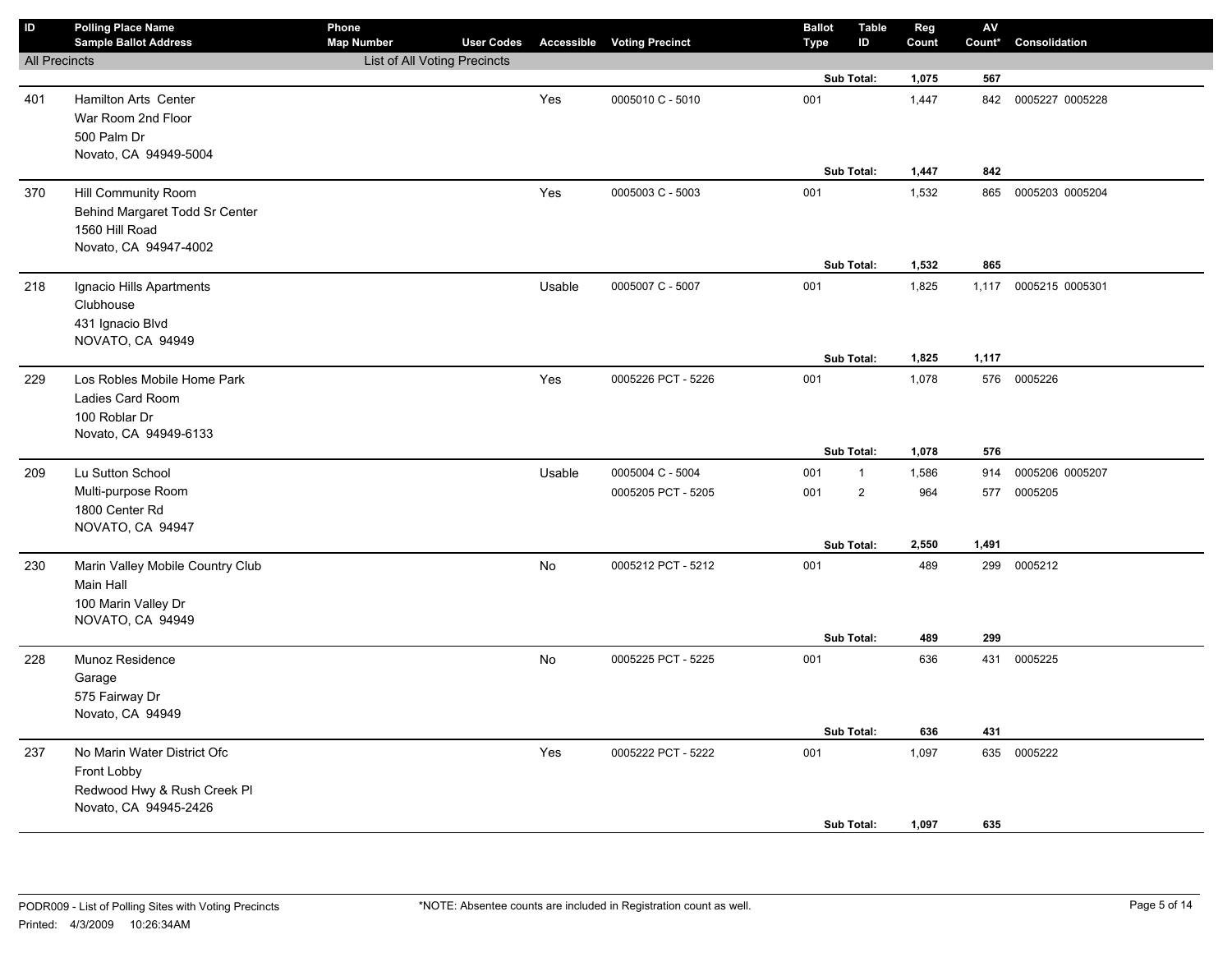| ID                   | <b>Polling Place Name</b><br><b>Sample Ballot Address</b> | Phone<br><b>Map Number</b>   | <b>User Codes</b> |        | <b>Accessible Voting Precinct</b> | <b>Ballot</b><br><b>Type</b> | <b>Table</b><br>ID | Reg<br>Count | $\mathsf{A}\mathsf{V}$<br>Count* | Consolidation   |
|----------------------|-----------------------------------------------------------|------------------------------|-------------------|--------|-----------------------------------|------------------------------|--------------------|--------------|----------------------------------|-----------------|
| <b>All Precincts</b> |                                                           | List of All Voting Precincts |                   |        |                                   |                              |                    |              |                                  |                 |
| 348                  | Novato Library                                            |                              |                   | Yes    | 0005002 C - 5002                  | 001                          |                    | 984          | 535                              | 0005200 0005210 |
|                      | Community Room                                            |                              |                   |        |                                   |                              |                    |              |                                  |                 |
|                      | 1720 Novato Blvd                                          |                              |                   |        |                                   |                              |                    |              |                                  |                 |
|                      | Novato, CA 94947-3049                                     |                              |                   |        |                                   |                              |                    |              |                                  |                 |
|                      |                                                           |                              |                   |        |                                   |                              | Sub Total:         | 984          | 535                              |                 |
| 234                  | Novato Fire Station #1                                    |                              |                   | Yes    | 0005216 PCT - 5216                | 001                          |                    | 655          | 341                              | 0005216         |
|                      | Second Floor Meeting Room                                 |                              |                   |        |                                   |                              |                    |              |                                  |                 |
|                      | 7025 Redwood Blvd                                         |                              |                   |        |                                   |                              |                    |              |                                  |                 |
|                      | NOVATO, CA 94949                                          |                              |                   |        |                                   |                              |                    |              |                                  |                 |
|                      |                                                           |                              |                   |        |                                   |                              | Sub Total:         | 655          | 341                              |                 |
| 350                  | Novato Fire Station #2                                    |                              |                   | Usable | 0005012 C - 5012                  | 001                          |                    | 1,360        | 779                              | 0005303 0005304 |
|                      | <b>Drill Tower Classroom</b>                              |                              |                   |        |                                   |                              |                    |              |                                  |                 |
|                      | 450 Atherton Ave-corner Olive                             |                              |                   |        |                                   |                              |                    |              |                                  |                 |
|                      | Novato, CA 94945-3461                                     |                              |                   |        |                                   |                              | Sub Total:         | 1,360        | 779                              |                 |
|                      | Novato Fire Station #3                                    |                              |                   |        |                                   |                              |                    |              |                                  |                 |
| 232                  |                                                           |                              |                   | Yes    | 0005009 C - 5009                  | 001                          |                    | 1,742        | 965                              | 0005223 0005224 |
|                      | Engine Room<br>65 San Ramon Way                           |                              |                   |        |                                   |                              |                    |              |                                  |                 |
|                      | Novato, CA 94945-1638                                     |                              |                   |        |                                   |                              |                    |              |                                  |                 |
|                      |                                                           |                              |                   |        |                                   |                              | Sub Total:         | 1,742        | 965                              |                 |
| 373                  | Novato Oaks Inn                                           |                              |                   | No     | 0005221 PCT - 5221                | 001                          |                    | 919          | 560                              | 0005221         |
|                      | Lobby Area                                                |                              |                   |        |                                   |                              |                    |              |                                  |                 |
|                      | 215 Alameda Del Prado                                     |                              |                   |        |                                   |                              |                    |              |                                  |                 |
|                      | Novato, CA 94949-6657                                     |                              |                   |        |                                   |                              |                    |              |                                  |                 |
|                      |                                                           |                              |                   |        |                                   |                              | Sub Total:         | 919          | 560                              |                 |
| 205                  | Novato School District Offices                            |                              |                   | No     | 0005001 C - 5001                  | 001                          |                    | 1,698        | 912                              | 0005102 0005201 |
|                      | Conference Room 107                                       |                              |                   |        |                                   |                              |                    |              |                                  |                 |
|                      | 1015 Seventh St                                           |                              |                   |        |                                   |                              |                    |              |                                  |                 |
|                      | Novato, CA 94945-2228                                     |                              |                   |        |                                   |                              |                    |              |                                  |                 |
|                      |                                                           |                              |                   |        |                                   |                              | Sub Total:         | 1,698        | 912                              |                 |
| 203                  | Olive School                                              |                              |                   | Usable | 0005103 PCT - 5103                | 001                          |                    | 1,007        |                                  | 632 0005103     |
|                      | Library                                                   |                              |                   |        |                                   |                              |                    |              |                                  |                 |
|                      | 629 Plum St-park Lot Off Olive                            |                              |                   |        |                                   |                              |                    |              |                                  |                 |
|                      | NOVATO, CA 94945                                          |                              |                   |        |                                   |                              |                    |              |                                  |                 |
|                      |                                                           |                              |                   |        |                                   |                              | Sub Total:         | 1,007        | 632                              |                 |
| 175                  | Pleasant Valley School                                    |                              |                   | Usable | 0004501 PCT - 4501                | 001                          |                    | 936          |                                  | 552 0004501     |
|                      | Science Room                                              |                              |                   |        |                                   |                              |                    |              |                                  |                 |
|                      | 755 Sutro Ave                                             |                              |                   |        |                                   |                              |                    |              |                                  |                 |
|                      | NOVATO, CA 94947                                          |                              |                   |        |                                   |                              | Sub Total:         | 936          | 552                              |                 |
| 210                  | Presbyterian Church Of Novato                             |                              |                   | Yes    | 0004503 PCT - 4503                | 001                          | $\mathbf{1}$       | 672          | 401                              | 0004503         |
|                      | <b>Trevitt Hall</b>                                       |                              |                   |        |                                   |                              |                    | 455          |                                  |                 |
|                      | 710 Wilson Ave                                            |                              |                   |        | 0005300 PCT - 5300                | 001                          | $\overline{c}$     |              | 265                              | 0005300         |
|                      | NOVATO, CA 94947                                          |                              |                   |        |                                   |                              |                    |              |                                  |                 |
|                      |                                                           |                              |                   |        |                                   |                              |                    |              |                                  |                 |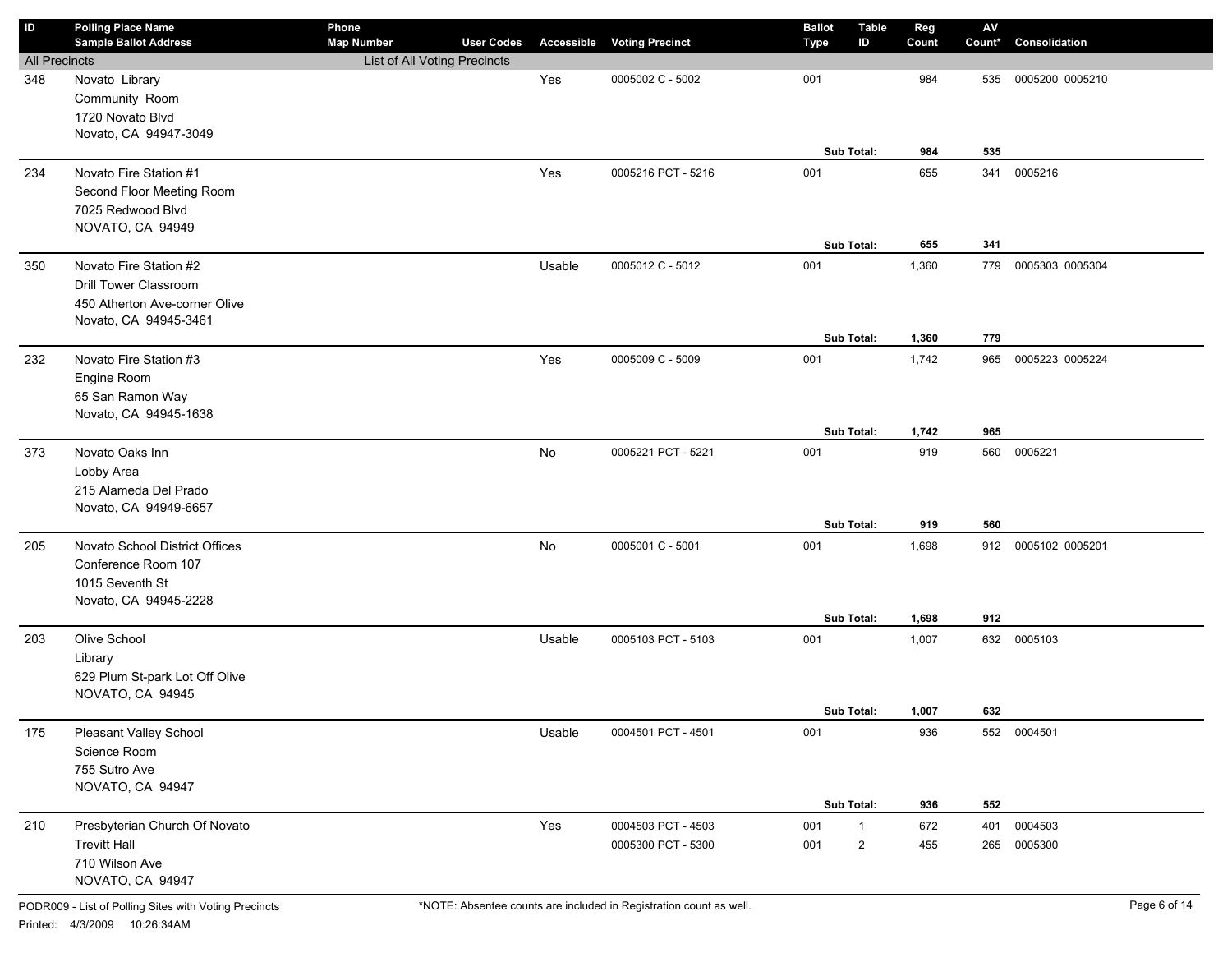| $\mathsf{ID}$        | <b>Polling Place Name</b><br><b>Sample Ballot Address</b>                                       | Phone<br><b>Map Number</b>          | <b>User Codes</b> |     | <b>Accessible Voting Precinct</b> | <b>Ballot</b><br><b>Type</b> | <b>Table</b><br>ID | Reg<br>Count   | ${\sf AV}$<br>Count* | Consolidation           |
|----------------------|-------------------------------------------------------------------------------------------------|-------------------------------------|-------------------|-----|-----------------------------------|------------------------------|--------------------|----------------|----------------------|-------------------------|
| <b>All Precincts</b> |                                                                                                 | <b>List of All Voting Precincts</b> |                   |     |                                   |                              |                    |                |                      |                         |
|                      |                                                                                                 |                                     |                   |     |                                   |                              | Sub Total:         | 1,127          | 666                  |                         |
| 406                  | San Jose Middle School<br>Room G1<br>1000 Sunset Pkwy<br>Novato, CA 94949                       |                                     |                   | Yes | 0005008 C - 5008                  | 001                          |                    | 1,726          | 1,042                | 0005219 0005220         |
|                      |                                                                                                 |                                     |                   |     |                                   |                              | Sub Total:         | 1,726          | 1,042                |                         |
| 212                  | Seventh Day Adventist Church<br>Multi-purpose Room<br>495 San Marin Dr<br>Novato, CA 94945-1335 |                                     |                   | Yes | 0005209 PCT - 5209                | 001                          | Sub Total:         | 893<br>893     | 513                  | 513 0005209             |
|                      |                                                                                                 |                                     |                   |     |                                   |                              |                    |                |                      |                         |
| 176                  | Sinaloa School<br>Library<br>2045 Vineyard Rd<br>Novato, CA 94947-3810                          |                                     |                   | Yes | 0004502 PCT - 4502                | 001                          | Sub Total:         | 903<br>903     | 519<br>519           | 0004502                 |
| 206                  | Tamalpais Creek Retirement Home                                                                 |                                     |                   | Yes | 0005202 PCT - 5202                | 001                          |                    | 524            | 266                  | 0005202                 |
|                      | <b>Activity Room</b><br>853 Tamalpais Ave<br>NOVATO, CA 94947                                   |                                     |                   |     |                                   |                              | Sub Total:         | 524            | 266                  |                         |
| 374                  | United Methodist Church                                                                         |                                     |                   | Yes | 0005005 C - 5005                  | 001                          | $\mathbf{1}$       | 1,695          | 977                  | 0005211 0005214         |
|                      | Social Hall                                                                                     |                                     |                   |     | 0005006 C - 5006                  | 001                          | $\overline{2}$     | 1,743          | 1,053                | 0005213 0005217         |
|                      | 1473 South Novato Blvd<br>NOVATO, CA 94947                                                      |                                     |                   |     | 0005218 PCT - 5218                | 001                          | $\mathbf{3}$       | 968            | 565                  | 0005218                 |
|                      |                                                                                                 |                                     |                   |     |                                   |                              | Sub Total:         | 4,406          | 2,595                |                         |
| 161                  | Wild Horse Valley Clubhouse<br>110 Wild Horse Valley Dr<br>NOVATO, CA 94947                     |                                     |                   | Yes | 0004004 C - 4004                  | 001                          |                    | 975            | 563                  | 0004202 0004203         |
|                      |                                                                                                 |                                     |                   |     |                                   |                              | Sub Total:         | 975            | 563                  |                         |
| 285                  | Pt. Reyes Fire Station<br><b>Community Meeting Room</b><br>4th & B St<br>Point Reyes, CA 94956  |                                     |                   | Yes | 0004001 C - 4001                  | 001                          |                    | 1,261          |                      | 674 0004100 0004102     |
|                      |                                                                                                 |                                     |                   |     |                                   |                              | Sub Total:         | 1,261          | 674                  |                         |
| 74                   | St John's Episcopal Church<br>Parish Hall<br>14 Lagunitas Rd<br>Ross, CA 94957                  |                                     |                   | Yes | 0002015 C - 2015                  | 001                          | Sub Total:         | 1,672<br>1,672 | 994<br>994           | 0002400 0002401 0002402 |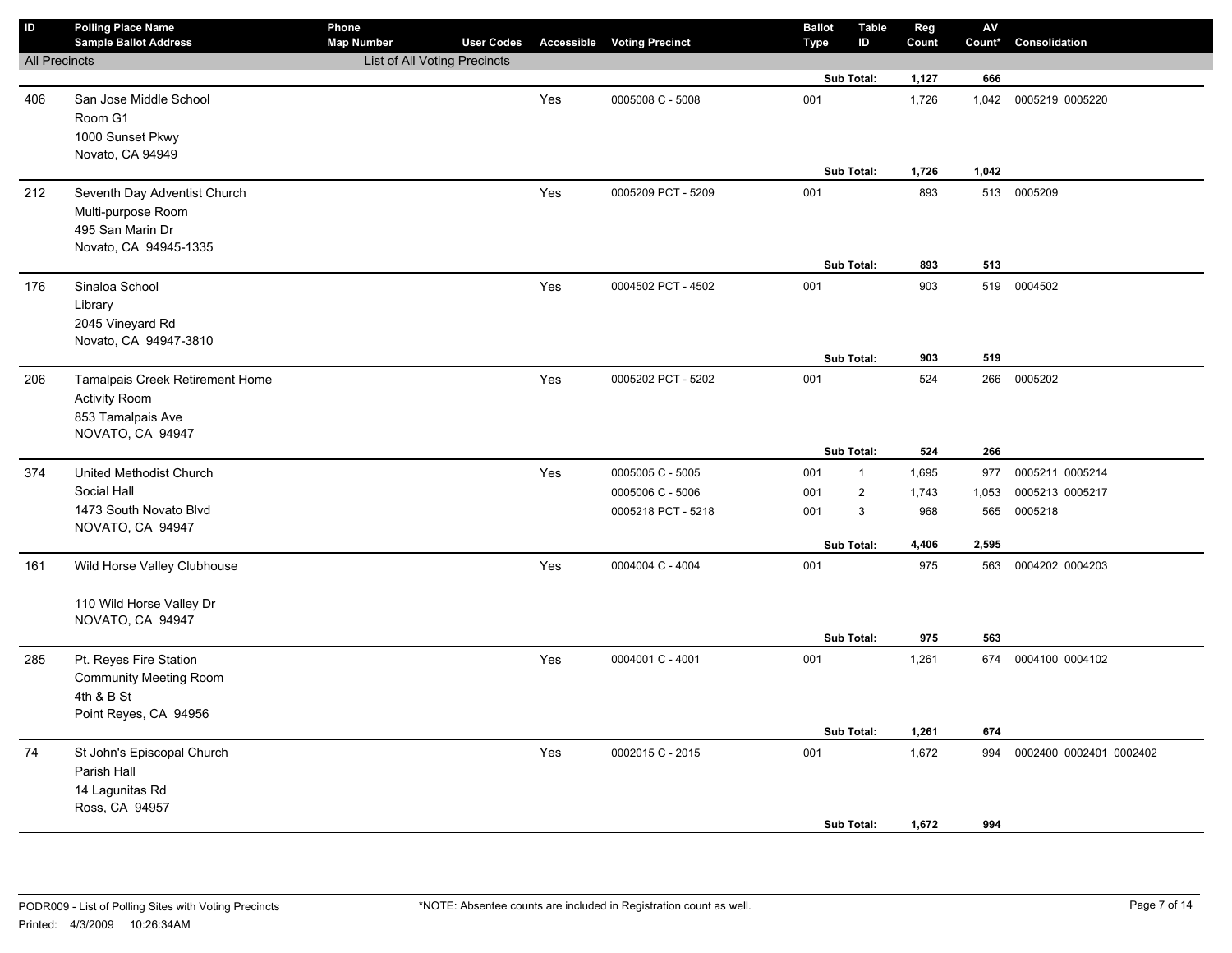| ID                   | <b>Polling Place Name</b><br><b>Sample Ballot Address</b> | Phone<br><b>Map Number</b>   | <b>User Codes</b> |        | <b>Accessible Voting Precinct</b> | <b>Ballot</b><br><b>Type</b> | <b>Table</b><br>ID | Reg<br>Count | ${\sf AV}$<br>Count* | Consolidation           |
|----------------------|-----------------------------------------------------------|------------------------------|-------------------|--------|-----------------------------------|------------------------------|--------------------|--------------|----------------------|-------------------------|
| <b>All Precincts</b> |                                                           | List of All Voting Precincts |                   |        |                                   |                              |                    |              |                      |                         |
| 83                   | American Legion Hall                                      |                              |                   | No     | 0002009 C - 2009                  | 001                          | $\mathbf{1}$       | 1,870        | 972                  | 0002205 0002207         |
|                      | (log Cabin)                                               |                              |                   |        | 0002010 C - 2010                  | 001                          | $\overline{2}$     | 1,580        | 880                  | 0002206 0002212         |
|                      | 120 Veterans Place                                        |                              |                   |        | 0002012 C - 2012                  | 001                          | 3                  | 1,422        | 805                  | 0002210 0002211 0002213 |
|                      | SAN ANSELMO, CA 94960                                     |                              |                   |        |                                   |                              |                    |              |                      |                         |
|                      |                                                           |                              |                   |        |                                   |                              | Sub Total:         | 4,872        | 2,657                |                         |
| 81                   | Sleepy Hollow Presbyterian Church                         |                              |                   | Yes    | 0002019 C - 2019                  | 001                          |                    | 1,672        | 928                  | 0002600 0002601 0002602 |
|                      | Downstairs Room                                           |                              |                   |        |                                   |                              |                    |              |                      |                         |
|                      | 100 Tarry Rd                                              |                              |                   |        |                                   |                              |                    |              |                      |                         |
|                      | San Anselmo, CA 94960-1066                                |                              |                   |        |                                   |                              |                    |              |                      |                         |
|                      |                                                           |                              |                   |        |                                   |                              | Sub Total:         | 1,672        | 928                  |                         |
| 55                   | Wade Thomas School                                        |                              |                   | Usable | 0002008 C - 2008                  | 001                          |                    | 1,568        | 851                  | 0002201 0002202 0002204 |
|                      | Multipurpose Room                                         |                              |                   |        |                                   |                              |                    |              |                      |                         |
|                      | Ross At Kensington                                        |                              |                   |        |                                   |                              |                    |              |                      |                         |
|                      | San Anselmo, CA 94960-2941                                |                              |                   |        |                                   |                              |                    |              |                      |                         |
|                      |                                                           |                              |                   |        |                                   |                              | Sub Total:         | 1,568        | 851                  |                         |
| 170                  | San Geronimo Valley Community Center                      |                              |                   | Yes    | 0004007 C - 4007                  | 001                          |                    | 1,510        | 713                  | 0004400 0004401         |
|                      | West Room                                                 |                              |                   |        |                                   |                              |                    |              |                      |                         |
|                      | Sir Francis Drake Blvd                                    |                              |                   |        |                                   |                              |                    |              |                      |                         |
|                      | San Geronimo, CA 94963                                    |                              |                   |        |                                   |                              |                    |              |                      |                         |
|                      |                                                           |                              |                   |        |                                   |                              | Sub Total:         | 1,510        | 713                  |                         |
| 400                  | Aegis Of San Rafael                                       |                              |                   | No     | 0001011 C - 1011                  | 001                          |                    | 1,081        | 633                  | 0001122 0001123         |
|                      | Living Room                                               |                              |                   |        |                                   |                              |                    |              |                      |                         |
|                      | 111 Merrydale Rd                                          |                              |                   |        |                                   |                              |                    |              |                      |                         |
|                      | San Rafael, CA 94903-4070                                 |                              |                   |        |                                   |                              |                    |              |                      |                         |
|                      |                                                           |                              |                   |        |                                   |                              | Sub Total:         | 1,081        | 633                  |                         |
| 97                   | <b>Carpenters Union Hall</b>                              |                              |                   | Yes    | 0002024 C - 2024                  | 001                          |                    | 1,860        | 1,056                | 0002903 0002904 0002905 |
|                      | Large Hall                                                |                              |                   |        |                                   |                              |                    |              |                      | 0002906                 |
|                      | 647 Lindaro St                                            |                              |                   |        |                                   |                              |                    |              |                      |                         |
|                      | San Rafael, CA 94901-3960                                 |                              |                   |        |                                   |                              |                    |              |                      |                         |
|                      |                                                           |                              |                   |        |                                   |                              | Sub Total:         | 1,860        | 1,056                |                         |
| 8                    | Christ Presbyterian Church                                |                              |                   | Yes    | 0001005 C - 1005                  | 001                          | $\mathbf{1}$       | 1,421        | 816                  | 0001108 0001113         |
|                      | Sanctuary                                                 |                              |                   |        | 0001006 C - 1006                  | 001                          | $\overline{2}$     | 1,499        | 894                  | 0001109 0001115 0001116 |
|                      | 620 Del Ganado Rd                                         |                              |                   |        |                                   |                              |                    |              |                      |                         |
|                      | SAN RAFAEL, CA 94903                                      |                              |                   |        |                                   |                              |                    |              |                      |                         |
|                      |                                                           |                              |                   |        |                                   |                              | Sub Total:         | 2,920        | 1,710                |                         |
| 354                  | Contempo Marin                                            |                              |                   | Yes    | 0001009 C - 1009                  | 001                          |                    | 1,458        | 851                  | 0001114 0001125         |
|                      | Main Room                                                 |                              |                   |        |                                   |                              |                    |              |                      |                         |
|                      | 400 Yosemite Rd                                           |                              |                   |        |                                   |                              |                    |              |                      |                         |
|                      | San Rafael, CA 94903-2232                                 |                              |                   |        |                                   |                              |                    |              |                      |                         |
|                      |                                                           |                              |                   |        |                                   |                              | Sub Total:         | 1,458        | 851                  |                         |
| 413                  | Embassy Suites Hotel                                      |                              |                   | Usable | 0001008 C - 1008                  | 001                          |                    | 1,042        |                      | 572 0001112 0001126     |
|                      | Ross Room                                                 |                              |                   |        |                                   |                              |                    |              |                      |                         |
|                      | 101 Mc Innis Parkway                                      |                              |                   |        |                                   |                              |                    |              |                      |                         |
|                      | San Rafael, CA 94903                                      |                              |                   |        |                                   |                              |                    |              |                      |                         |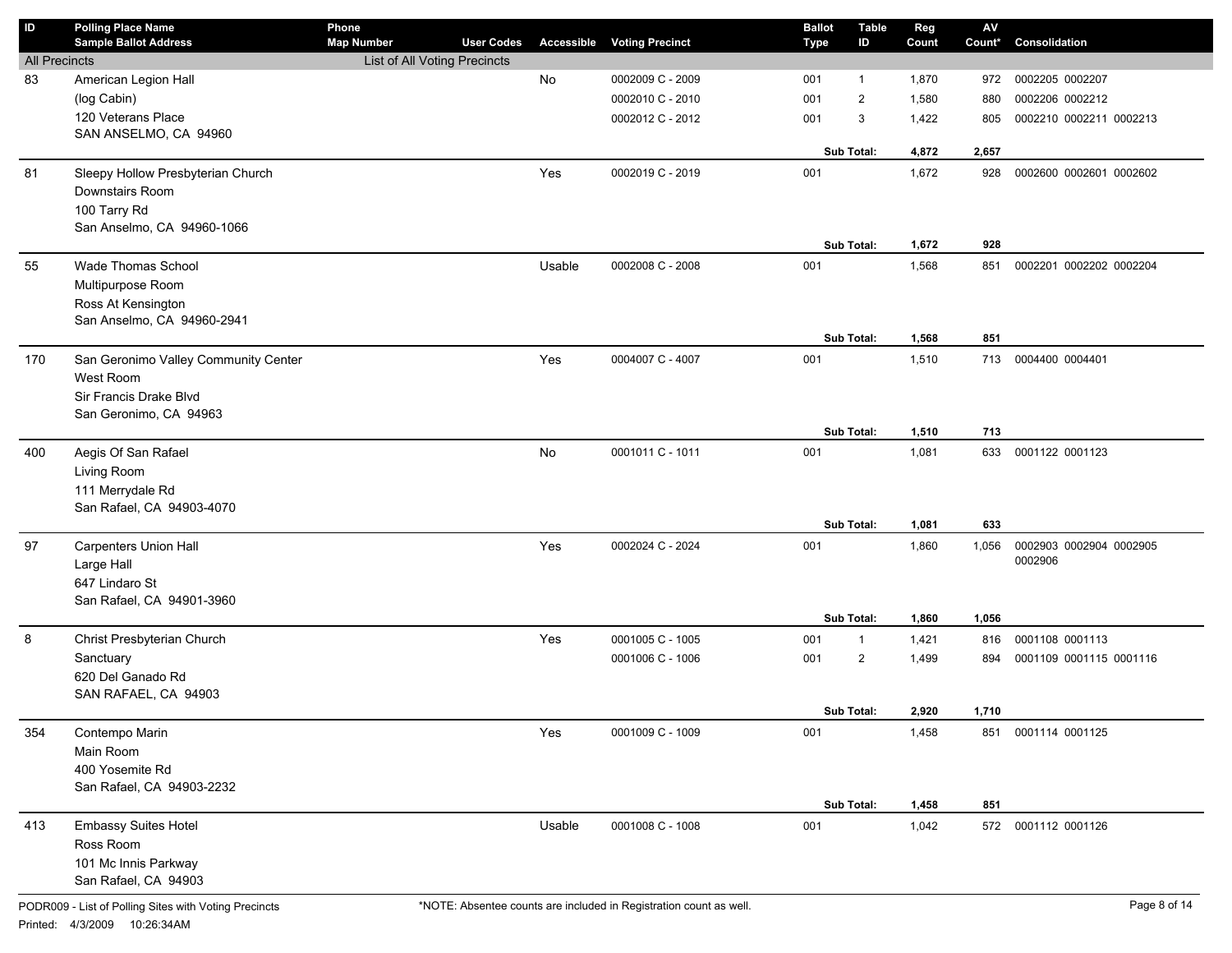| $\mathsf{ID}$        | <b>Polling Place Name</b><br><b>Sample Ballot Address</b> | Phone<br><b>Map Number</b>   | <b>User Codes</b> |           | <b>Accessible Voting Precinct</b> | <b>Ballot</b><br><b>Type</b> | <b>Table</b><br>ID      | Reg<br>Count | ${\sf AV}$<br>Count* | Consolidation           |
|----------------------|-----------------------------------------------------------|------------------------------|-------------------|-----------|-----------------------------------|------------------------------|-------------------------|--------------|----------------------|-------------------------|
| <b>All Precincts</b> |                                                           | List of All Voting Precincts |                   |           |                                   |                              |                         |              |                      |                         |
|                      |                                                           |                              |                   |           |                                   |                              | Sub Total:              | 1,042        | 572                  |                         |
| 4                    | First Presbyterian Church                                 |                              |                   | Yes       | 0001003 C - 1003                  | 001                          | $\mathbf{1}$            | 946          | 588                  | 0001104 0001105         |
|                      | Canoles Hall (enter Mission Ave)                          |                              |                   |           | 0002907 PCT - 2907                | 001                          | $\overline{\mathbf{c}}$ | 705          | 327                  | 0002907                 |
|                      | 1510 5th Ave                                              |                              |                   |           |                                   |                              |                         |              |                      |                         |
|                      | San Rafael, CA 94901                                      |                              |                   |           |                                   |                              |                         |              |                      |                         |
|                      |                                                           |                              |                   |           |                                   |                              | Sub Total:              | 1,651        | 915                  |                         |
| 19                   | Golden Hinde                                              |                              |                   | Yes       | 0001012 C - 1012                  | 001                          |                         | 1,171        | 759                  | 0001124 0001701         |
|                      | <b>Recreation Room</b>                                    |                              |                   |           |                                   |                              |                         |              |                      |                         |
|                      | 5 Golden Hinde Blv                                        |                              |                   |           |                                   |                              |                         |              |                      |                         |
|                      | SAN RAFAEL, CA 94903                                      |                              |                   |           |                                   |                              |                         |              |                      |                         |
|                      |                                                           |                              |                   |           |                                   |                              | Sub Total:              | 1,171        | 759                  |                         |
| 319                  | Korean Presbyterian Church                                |                              |                   | Yes       | 0001019 C - 1019                  | 001                          |                         | 816          | 421                  | 0001503 0001504         |
|                      | Classroom                                                 |                              |                   |           |                                   |                              |                         |              |                      |                         |
|                      | 635 Adrian Way                                            |                              |                   |           |                                   |                              |                         |              |                      |                         |
|                      | San Rafael, CA 94903                                      |                              |                   |           |                                   |                              |                         |              |                      |                         |
|                      |                                                           |                              |                   |           |                                   |                              | <b>Sub Total:</b>       | 816          | 421                  |                         |
| 343                  | Lincoln Hill Community Church                             |                              |                   | <b>No</b> | 0001004 C - 1004                  | 001                          |                         | 1,564        | 800                  | 0001106 0001107         |
|                      | Fellowship Room-upper Lot                                 |                              |                   |           |                                   |                              |                         |              |                      |                         |
|                      | 1411 Lincoln Ave<br>SAN RAFAEL, CA 94901                  |                              |                   |           |                                   |                              |                         |              |                      |                         |
|                      |                                                           |                              |                   |           |                                   |                              | Sub Total:              | 1,564        | 800                  |                         |
| 355                  | Lucas Valley Community Center                             |                              |                   | No        | 0001020 C - 1020                  | 001                          | $\mathbf{1}$            | 2,082        | 1,144                | 0001600 0001602 0001603 |
|                      | Community Room                                            |                              |                   |           |                                   |                              |                         |              |                      | 0001606 0001607         |
|                      | 1201 Idylberry Rd                                         |                              |                   |           | 0001021 C - 1021                  | 001                          |                         | 2,136        | 1,337                | 0001601 0001604 0001605 |
|                      | SAN RAFAEL, CA 94903                                      |                              |                   |           |                                   |                              |                         |              |                      |                         |
|                      |                                                           |                              |                   |           |                                   |                              | Sub Total:              | 4,218        | 2,481                |                         |
| 332                  | Marin Ballet Board Room                                   |                              |                   | <b>No</b> | 0001014 C - 1014                  | 001                          |                         | 942          | 590                  | 0001202 0001203         |
|                      | Off Grand To Belle/Elm                                    |                              |                   |           |                                   |                              |                         |              |                      |                         |
|                      | 100 Elm St                                                |                              |                   |           |                                   |                              |                         |              |                      |                         |
|                      | SAN RAFAEL, CA 94901                                      |                              |                   |           |                                   |                              |                         |              |                      |                         |
|                      |                                                           |                              |                   |           |                                   |                              | Sub Total:              | 942          | 590                  |                         |
| 20                   | Marin County Ofc Of Education                             |                              |                   | Yes       | 0001010 C - 1010                  | 001                          |                         | 1,911        | 1,131                | 0001117 0001118 0001121 |
|                      | <b>Hollis Hall</b>                                        |                              |                   |           |                                   |                              |                         |              |                      |                         |
|                      | 1111 Las Gallinas Ave                                     |                              |                   |           |                                   |                              |                         |              |                      |                         |
|                      | SAN RAFAEL, CA 94903                                      |                              |                   |           |                                   |                              |                         |              |                      |                         |
|                      |                                                           |                              |                   |           |                                   |                              | Sub Total:              | 1,911        | 1,131                |                         |
| 383                  | Methodist Church Of San Rafael                            |                              |                   | Yes       | 0001001 C - 1001                  | 001                          | $\mathbf{1}$            | 1,221        | 623                  | 0001100 0001101         |
|                      | Fireside Room                                             |                              |                   |           | 0002007 C - 2007                  | 001                          | $\overline{2}$          | 802          | 476                  | 0002200 0002203         |
|                      | 199 Greenfield Avenue                                     |                              |                   |           |                                   |                              |                         |              |                      |                         |
|                      | San Rafael, CA 94901                                      |                              |                   |           |                                   |                              |                         |              |                      |                         |
|                      |                                                           |                              |                   |           |                                   |                              | Sub Total:              | 2,023        | 1,099                |                         |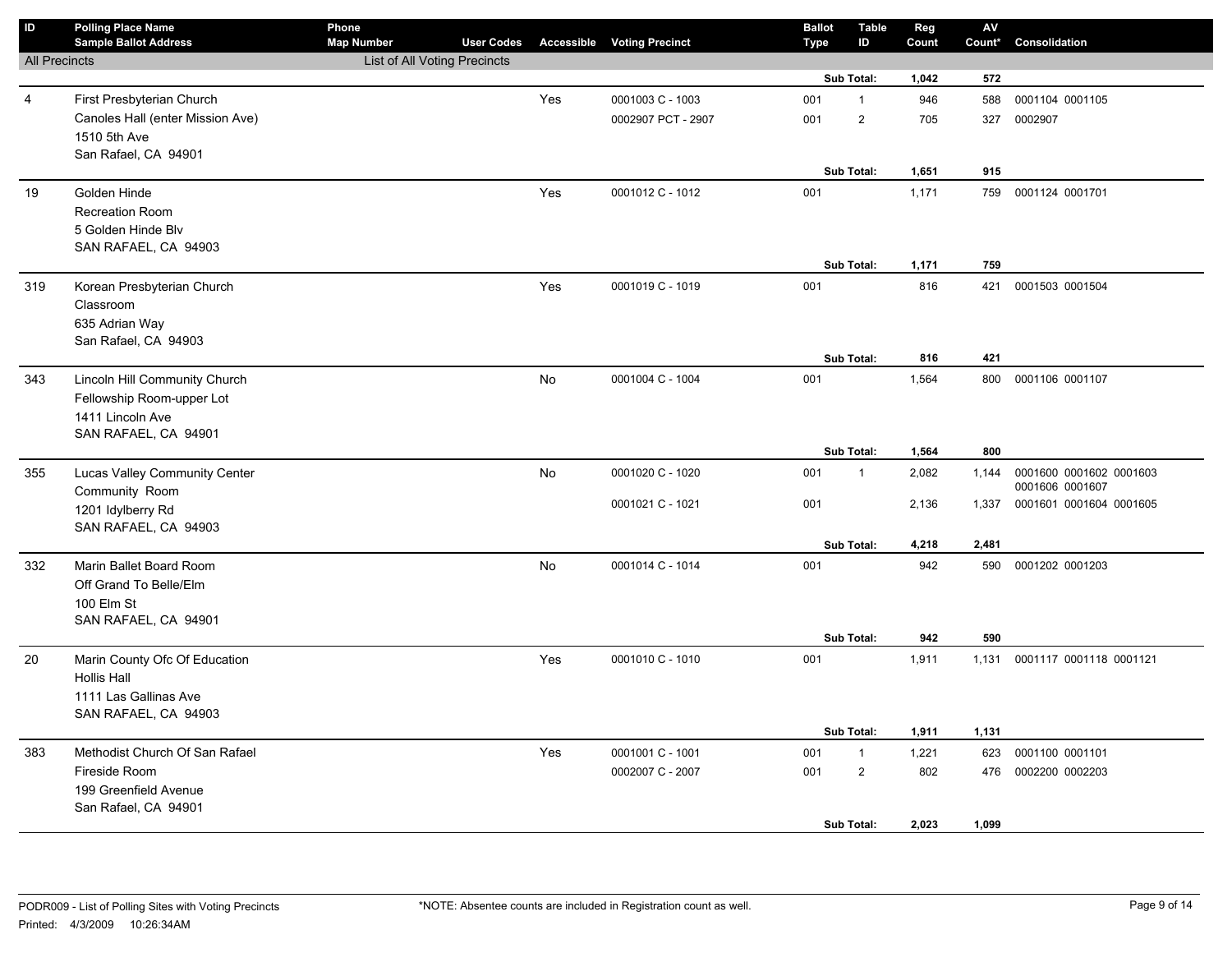| ID                   | <b>Polling Place Name</b><br><b>Sample Ballot Address</b>                                       | Phone<br><b>Map Number</b>   | <b>User Codes</b> |        | <b>Accessible Voting Precinct</b> | <b>Ballot</b><br><b>Type</b> | <b>Table</b><br>ID | Reg<br>Count   | $\mathsf{AV}$<br>Count* | Consolidation                      |
|----------------------|-------------------------------------------------------------------------------------------------|------------------------------|-------------------|--------|-----------------------------------|------------------------------|--------------------|----------------|-------------------------|------------------------------------|
| <b>All Precincts</b> |                                                                                                 | List of All Voting Precincts |                   |        |                                   |                              |                    |                |                         |                                    |
| 16                   | Nazareth House<br>Main Entry/Foyer<br>245 Nova Albion Way<br>SAN RAFAEL, CA 94903               |                              |                   | Yes    | 0001007 C - 1007                  | 001<br>Sub Total:            |                    | 928<br>928     | 606<br>606              | 0001111 0001119 0001120            |
| 181                  | <b>Pickleweed Community Center</b>                                                              |                              |                   | Yes    | 0004009 C - 4009                  | 001                          |                    | 1,692          | 915                     | 0004600 0004601                    |
|                      | Classroom 4 & 5<br>50 Canal St<br>SAN RAFAEL, CA 94901                                          |                              |                   |        |                                   | Sub Total:                   |                    | 1,692          | 915                     |                                    |
| 3                    | Rotary Manor                                                                                    |                              |                   | Usable | 0001002 C - 1002                  | 001                          |                    | 1,976          | 1,087                   | 0001102 0001103                    |
|                      | Recreation Room<br>1821 Fifth Ave<br>SAN RAFAEL, CA 94901                                       |                              |                   |        |                                   |                              |                    |                |                         |                                    |
|                      |                                                                                                 |                              |                   |        |                                   | Sub Total:                   |                    | 1,976          | 1,087                   |                                    |
| 359                  | San Rafael Community Center<br>Lounge<br>618 B St<br>SAN RAFAEL, CA 94901                       |                              |                   | Yes    | 0002023 C - 2023                  | 001<br>Sub Total:            |                    | 1,545<br>1,545 | 785<br>785              | 0002902 0002908                    |
| 33                   | San Rafael Fire Sta #2                                                                          |                              |                   | No     | 0001013 C - 1013                  | 001                          |                    | 1,041          | 569                     | 0001201 0001212                    |
|                      | Apparatus Floor<br>210 3rd St<br>San Rafael, CA 94901                                           |                              |                   |        |                                   |                              |                    |                |                         |                                    |
|                      |                                                                                                 |                              |                   |        |                                   | Sub Total:                   |                    | 1,041          | 569                     |                                    |
| 381                  | San Rafael Fire Station #5<br>Apparatus Floor<br>955 Point San Pedro Rd<br>San Rafael, CA 94901 |                              |                   | Usable | 0001017 C - 1017                  | 001<br>Sub Total:            |                    | 2,708<br>2,708 | 1,732<br>1,732          | 0001208 0001209 0001210<br>0001211 |
|                      |                                                                                                 |                              |                   | No     | 0001016 C - 1016                  | 001                          |                    |                |                         | 0001206 0001207 0001800            |
| 28                   | St Luke Presbyterian Church<br>Bayview Room<br>10 Bayview Dr<br>SAN RAFAEL, CA 94901            |                              |                   |        |                                   |                              |                    | 1,796          | 1,113                   | 0001801                            |
|                      |                                                                                                 |                              |                   |        |                                   | <b>Sub Total:</b>            |                    | 1,796          | 1,113                   |                                    |
| 26                   | <b>Trinity Community Church</b><br>Lobby<br>1675 Grand Ave<br>SAN RAFAEL, CA 94901              |                              |                   | Yes    | 0001015 C - 1015                  | 001                          |                    | 967            |                         | 559 0001204 0001205                |
|                      |                                                                                                 |                              |                   |        |                                   | Sub Total:                   |                    | 967            | 559                     |                                    |
| 35                   | Venetia Oaks<br>Recreation Room<br>263 N San Pedro Rd<br>San Rafael, CA 94903                   |                              |                   | Usable | 0001018 C - 1018                  | 001                          |                    | 1,668          |                         | 974 0001500 0001501 0001502        |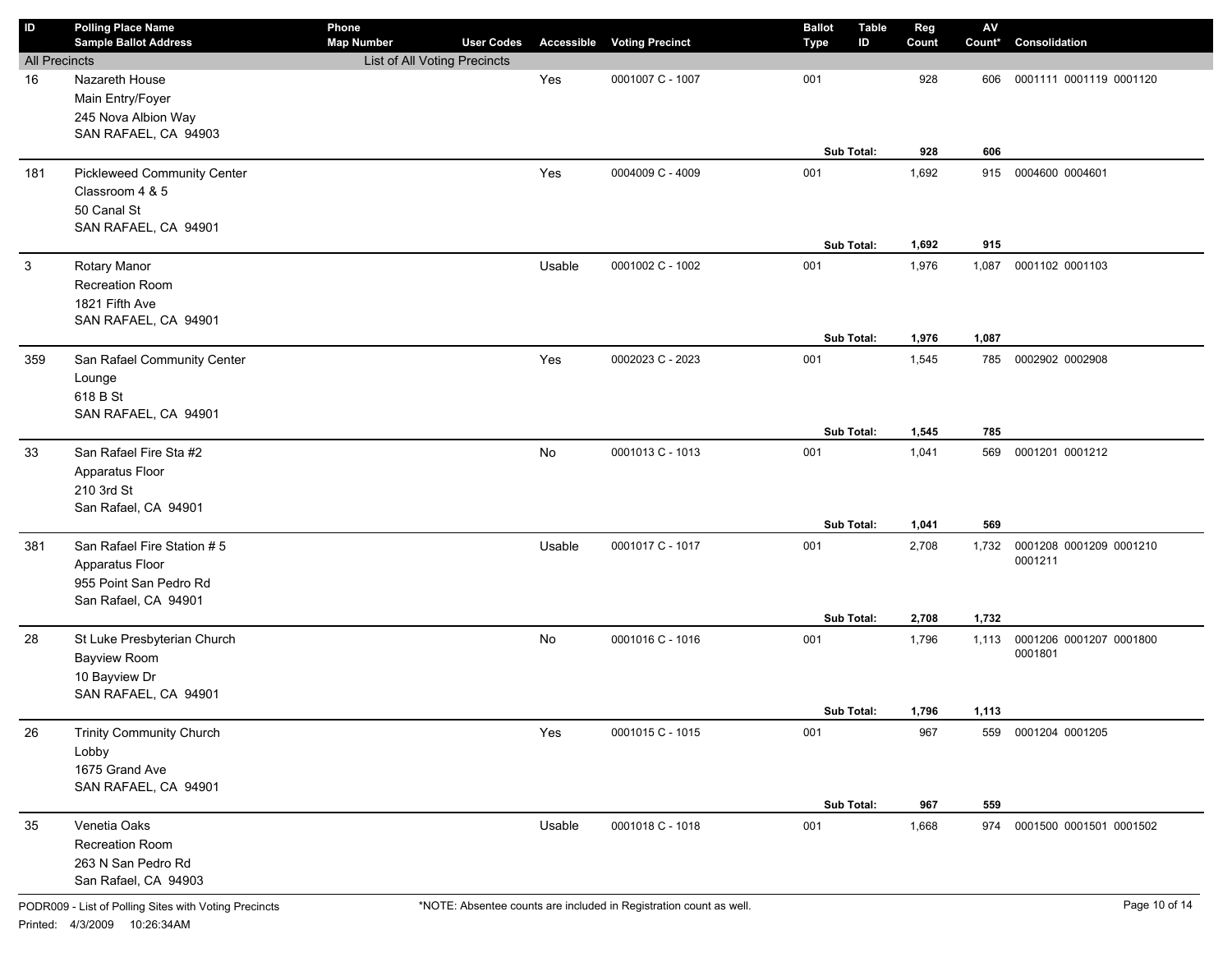| ID                   | <b>Polling Place Name</b><br><b>Sample Ballot Address</b> | Phone<br><b>Map Number</b>   | <b>User Codes</b> |        | <b>Accessible Voting Precinct</b> | <b>Ballot</b><br><b>Type</b> | <b>Table</b><br>ID | Reg<br>Count | ${\sf AV}$<br>Count* | Consolidation                 |
|----------------------|-----------------------------------------------------------|------------------------------|-------------------|--------|-----------------------------------|------------------------------|--------------------|--------------|----------------------|-------------------------------|
| <b>All Precincts</b> |                                                           | List of All Voting Precincts |                   |        |                                   |                              |                    |              |                      |                               |
|                      |                                                           |                              |                   |        |                                   |                              | Sub Total:         | 1,668        | 974                  |                               |
| 9                    | Villa Marin                                               |                              |                   | Usable | 0001110 PCT - 1110                | 001                          |                    | 415          |                      | 304 0001110                   |
|                      | Card Room                                                 |                              |                   |        |                                   |                              |                    |              |                      |                               |
|                      | 100 Thorndale Dr                                          |                              |                   |        |                                   |                              |                    |              |                      |                               |
|                      | SAN RAFAEL, CA 94903                                      |                              |                   |        |                                   |                              |                    |              |                      |                               |
|                      |                                                           |                              |                   |        |                                   |                              | Sub Total:         | 415          | 304                  |                               |
| 387                  | Sausalito City Hall                                       |                              |                   | Usable | 0003003 C - 3003                  | 001                          | $\mathbf{1}$       | 1,634        | 996                  | 0003106 0003107               |
|                      | Council Chambers                                          |                              |                   |        | 0003105 PCT - 3105                | 001                          | $\overline{2}$     | 842          |                      | 450 0003105                   |
|                      | 420 Litho Street                                          |                              |                   |        |                                   |                              |                    |              |                      |                               |
|                      | SAUSALITO, CA 94965                                       |                              |                   |        |                                   |                              |                    |              |                      |                               |
|                      |                                                           |                              |                   |        |                                   |                              | Sub Total:         | 2,476        | 1,446                |                               |
| 100                  | Sausalito Women's Club                                    |                              |                   | No     | 0003001 C - 3001                  | 001                          |                    | 1,003        |                      | 572 0003100 0003101           |
|                      | <b>Main Hall</b>                                          |                              |                   |        |                                   |                              |                    |              |                      |                               |
|                      | 120 Central Ave                                           |                              |                   |        |                                   |                              |                    |              |                      |                               |
|                      | Sausalito, CA 94965                                       |                              |                   |        |                                   |                              | Sub Total:         | 1,003        | 572                  |                               |
|                      | Star Of Sea Catholic Church                               |                              |                   | Usable | 0003002 C - 3002                  | 001                          |                    | 1,786        |                      | 1,023 0003102 0003103 0003104 |
| 101                  | Parish Hall                                               |                              |                   |        |                                   |                              |                    |              |                      |                               |
|                      | 180 Harrison Ave                                          |                              |                   |        |                                   |                              |                    |              |                      |                               |
|                      | SAUSALITO, CA 94965                                       |                              |                   |        |                                   |                              |                    |              |                      |                               |
|                      |                                                           |                              |                   |        |                                   |                              | Sub Total:         | 1,786        | 1,023                |                               |
| 168                  | Stinson Beach Community Center                            |                              |                   | Yes    | 0004305 PCT - 4305                | 001                          |                    | 489          |                      | 274 0004305                   |
|                      | Board Room                                                |                              |                   |        |                                   |                              |                    |              |                      |                               |
|                      | 30 Belvedere                                              |                              |                   |        |                                   |                              |                    |              |                      |                               |
|                      | STINSON BEACH, CA 94970                                   |                              |                   |        |                                   |                              |                    |              |                      |                               |
|                      |                                                           |                              |                   |        |                                   |                              | Sub Total:         | 489          | 274                  |                               |
| 129                  | <b>Bel Aire School</b>                                    |                              |                   | Usable | 0003012 C - 3012                  | 001                          |                    | 1,106        | 721                  | 0003307 0003308               |
|                      | Multi Purpose Room                                        |                              |                   |        |                                   |                              |                    |              |                      |                               |
|                      | 277 Karen Way                                             |                              |                   |        |                                   |                              |                    |              |                      |                               |
|                      | TIBURON, CA 94920                                         |                              |                   |        |                                   |                              |                    |              |                      |                               |
|                      |                                                           |                              |                   |        |                                   |                              | Sub Total:         | 1,106        | 721                  |                               |
| 124                  | Del Mar School                                            |                              |                   | Yes    | 0003302 PCT - 3302                | 001                          |                    | 994          |                      | 617 0003302                   |
|                      | P.E. Classroom                                            | Christine/ofc                |                   |        |                                   |                              |                    |              |                      |                               |
|                      | 105 Avenida Miraflores                                    |                              |                   |        |                                   |                              |                    |              |                      |                               |
|                      | Tiburon, CA 94920                                         |                              |                   |        |                                   |                              |                    |              |                      |                               |
|                      |                                                           |                              |                   |        |                                   |                              | Sub Total:         | 994          | 617                  |                               |
| 123                  | Shepherd Of Hills Lutheran Church                         |                              |                   | Yes    | 0003009 C - 3009                  | 001                          |                    | 1,547        | 999                  | 0003301 0003800 0003801       |
|                      | Narthex                                                   |                              |                   |        |                                   |                              |                    |              |                      |                               |
|                      | 9 Shepherd Way                                            |                              |                   |        |                                   |                              |                    |              |                      |                               |
|                      | TIBURON, CA 94920                                         |                              |                   |        |                                   |                              |                    |              |                      |                               |
|                      |                                                           |                              |                   |        |                                   |                              | Sub Total:         | 1,547        | 999                  |                               |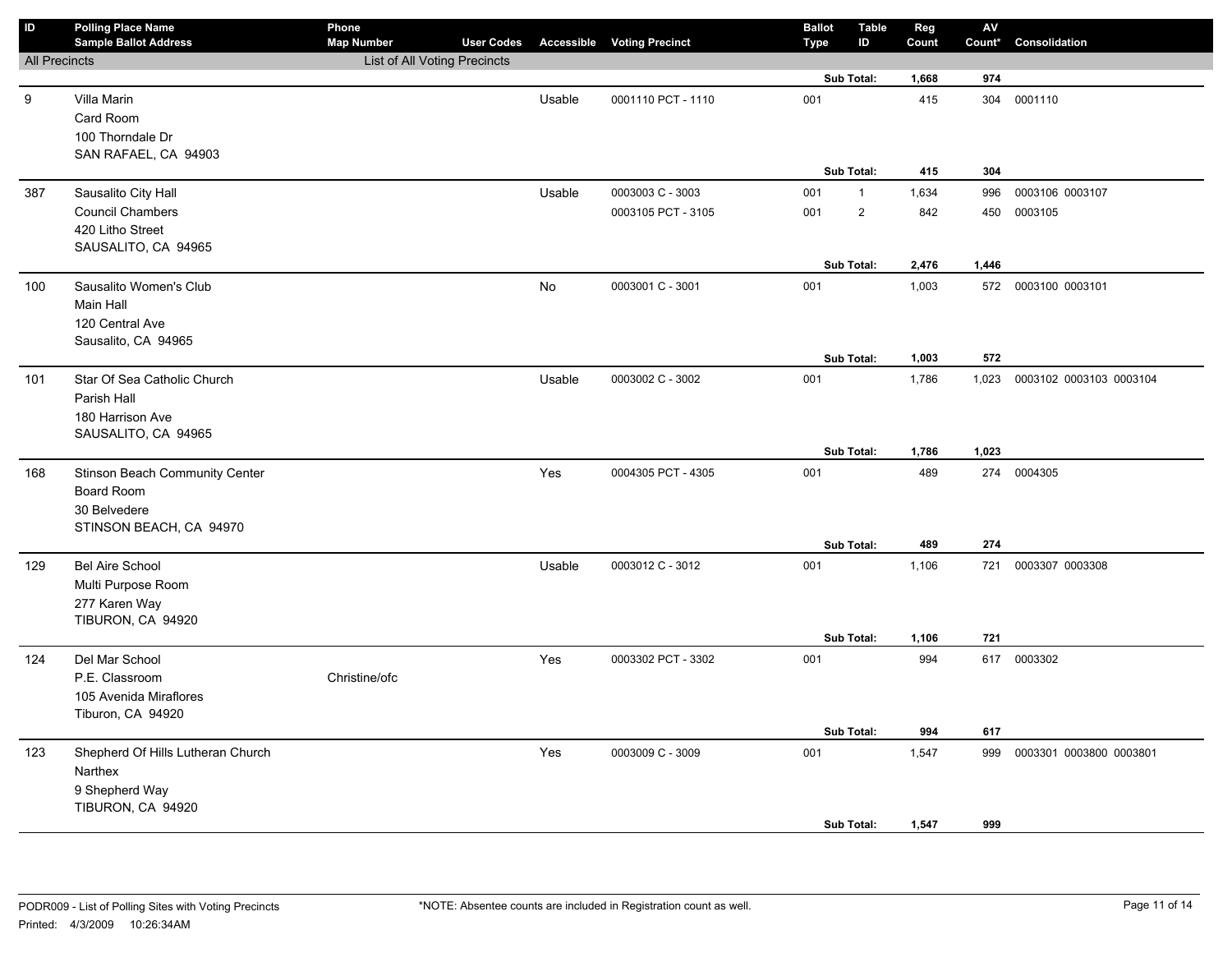| ID                   | <b>Polling Place Name</b>    | Phone                        |                   |                   |                        | <b>Ballot</b> | <b>Table</b> | Reg   | AV     |                         |
|----------------------|------------------------------|------------------------------|-------------------|-------------------|------------------------|---------------|--------------|-------|--------|-------------------------|
|                      | <b>Sample Ballot Address</b> | <b>Map Number</b>            | <b>User Codes</b> | <b>Accessible</b> | <b>Voting Precinct</b> | Type          | ID           | Count | Count* | Consolidation           |
| <b>All Precincts</b> |                              | List of All Voting Precincts |                   |                   |                        |               |              |       |        |                         |
| 122                  | Tiburon Baptist Church       |                              |                   | Yes               | 0003010 C - 3010       | 001           |              | 1,459 | 885    | 0003303 0003704         |
|                      | Conference Room              |                              |                   |                   |                        |               |              |       |        |                         |
|                      | 445 Greenwood Beach Rd       |                              |                   |                   |                        |               |              |       |        |                         |
|                      | TIBURON, CA 94920            |                              |                   |                   |                        |               |              |       |        |                         |
|                      |                              |                              |                   |                   |                        | Sub Total:    |              | 1,459 | 885    |                         |
| 335                  | <b>Tiburon Town Hall</b>     |                              |                   | Yes               | 0003011 C - 3011       | 001           |              | 2,300 | 1,407  | 0003304 0003305 0003306 |
|                      | <b>Council Chambers</b>      |                              |                   |                   |                        |               |              |       |        |                         |
|                      | 1505 Tiburon Blvd            |                              |                   |                   |                        |               |              |       |        |                         |
|                      | Tiburon, CA 94920            |                              |                   |                   |                        |               |              |       |        |                         |
|                      |                              |                              |                   |                   |                        | Sub Total:    |              | 2,300 | 1,407  |                         |
| 156                  | <b>Tomales Fire Station</b>  |                              |                   | Yes               | 0004101 PCT - 4101     | 001           |              | 589   | 370    | 0004101                 |
|                      | Engine Room                  |                              |                   |                   |                        |               |              |       |        |                         |
|                      | 599 Dillon Beach Rd          |                              |                   |                   |                        |               |              |       |        |                         |
|                      | Tomales, CA 94971            |                              |                   |                   |                        |               |              |       |        |                         |
|                      |                              |                              |                   |                   |                        | Sub Total:    |              | 589   | 370    |                         |
| 172                  | Woodacre Improvement Club    |                              |                   | Yes               | 0004008 C - 4008       | 001           |              | 1,154 | 577    | 0004402 0004403         |
|                      | Large Room                   |                              |                   |                   |                        |               |              |       |        |                         |
|                      | 1 Garden Way                 |                              |                   |                   |                        |               |              |       |        |                         |
|                      | WOODACRE, CA 94973           |                              |                   |                   |                        |               |              |       |        |                         |
|                      |                              |                              |                   |                   |                        | Sub Total:    |              | 1,154 | 577    |                         |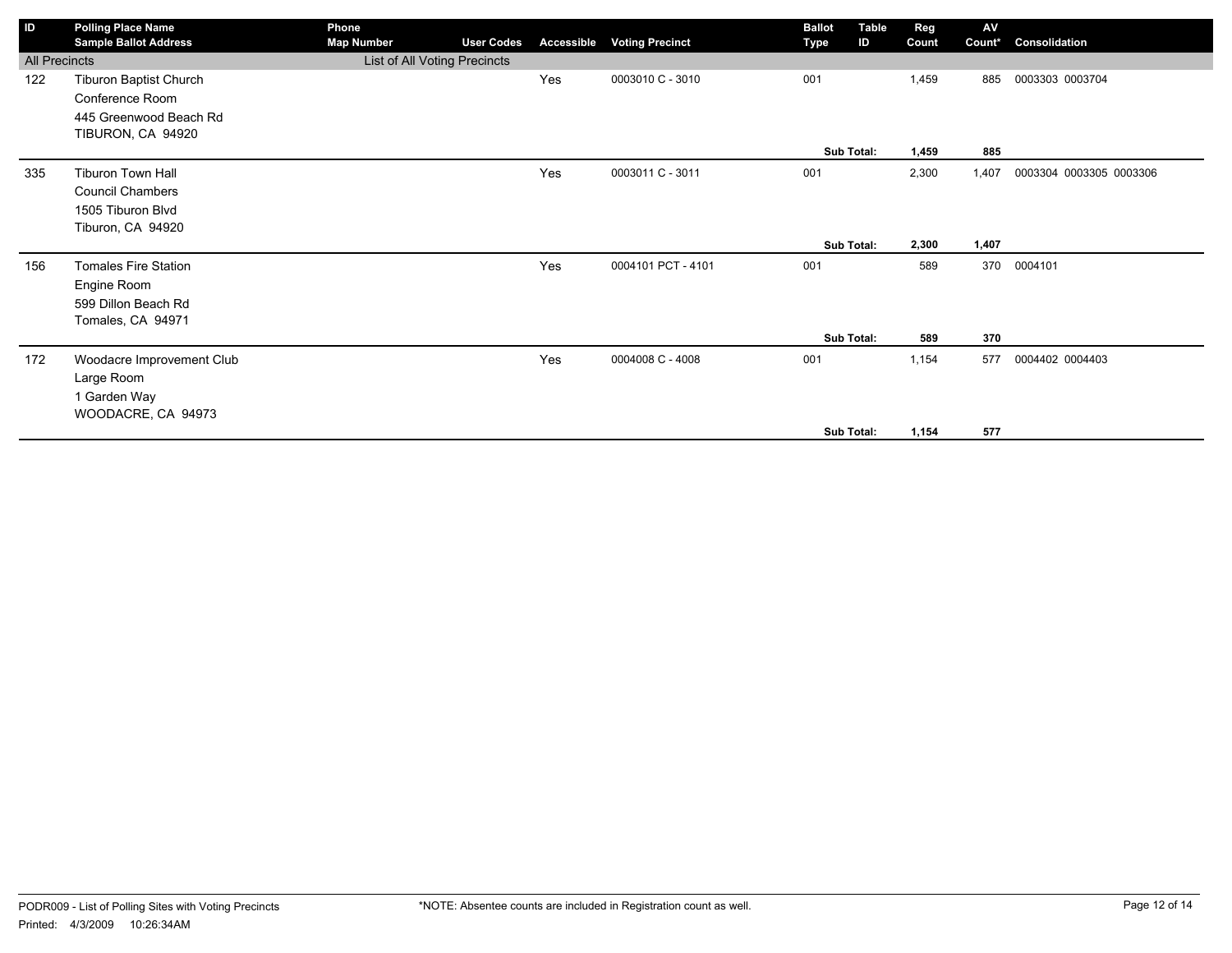|                                             | <b>Polling Place Name</b><br>Sample Ballot Address | Phone<br>Map Number |  |  | User Codes Accessible Voting Precinct | <b>Ballot</b> Table<br>Type | $\blacksquare$ D $\blacksquare$ | Reg<br>Count | AV.    | <b>Count*</b> Consolidation |
|---------------------------------------------|----------------------------------------------------|---------------------|--|--|---------------------------------------|-----------------------------|---------------------------------|--------------|--------|-----------------------------|
| <b>Total Selected Poll Sites: 97</b>        |                                                    |                     |  |  |                                       | <b>Grand Total:</b>         |                                 | 149.123      | 85.362 |                             |
| <b>Total Selected Voting Precincts: 118</b> |                                                    |                     |  |  |                                       |                             |                                 |              |        |                             |

**Total Unassigned Voting Precincts: 0**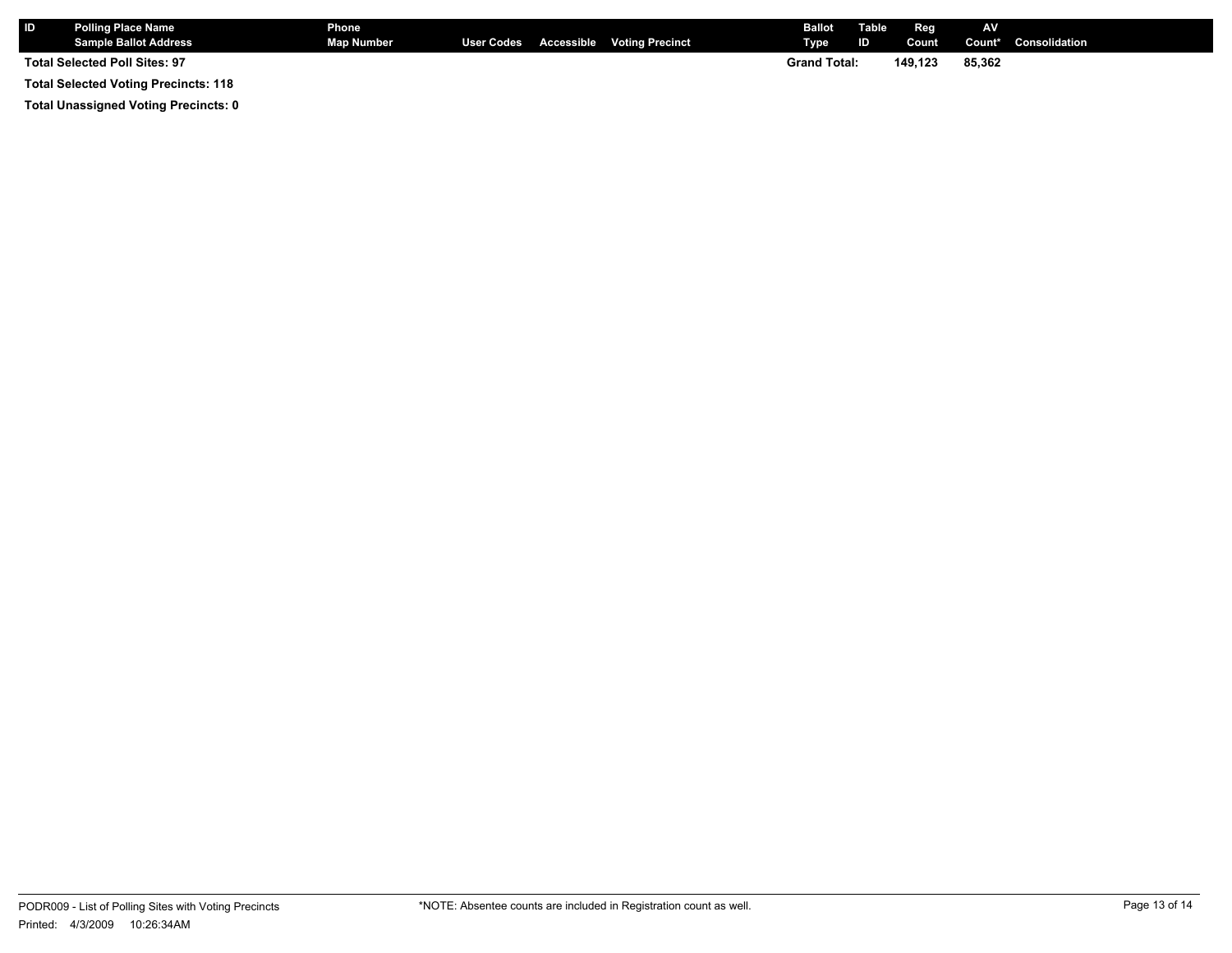| ID                            |         | <b>Polling Place Name</b><br><b>Sample Ballot Address</b> | Phone<br><b>Map Number</b> | <b>User Codes</b> | <b>Accessible Voting Precinct</b> | <b>Ballot</b><br>Type | Table<br>ID | Reg<br>Count | AV<br>Count* | Consolidation |
|-------------------------------|---------|-----------------------------------------------------------|----------------------------|-------------------|-----------------------------------|-----------------------|-------------|--------------|--------------|---------------|
| <b>Mail Ballot Precincts:</b> |         |                                                           |                            |                   |                                   |                       |             |              |              |               |
|                               | 0002020 | M - 2020                                                  | BT: 001                    |                   |                                   |                       |             |              |              |               |
|                               | 0002021 | M - 2021                                                  | BT: 001                    |                   |                                   |                       |             |              |              |               |
|                               | 0002022 | M - 2022                                                  | BT: 001                    |                   |                                   |                       |             |              |              |               |
|                               | 0003020 | M - 3020                                                  | BT: 001                    |                   |                                   |                       |             |              |              |               |
|                               | 0004002 | M - 4002                                                  | BT: 001                    |                   |                                   |                       |             |              |              |               |
|                               | 0004003 | M - 4003                                                  | BT: 001                    |                   |                                   |                       |             |              |              |               |
|                               | 0004013 | M - 4013                                                  | BT: 001                    |                   |                                   |                       |             |              |              |               |
|                               | 0004014 | M - 4014                                                  | BT: 001                    |                   |                                   |                       |             |              |              |               |